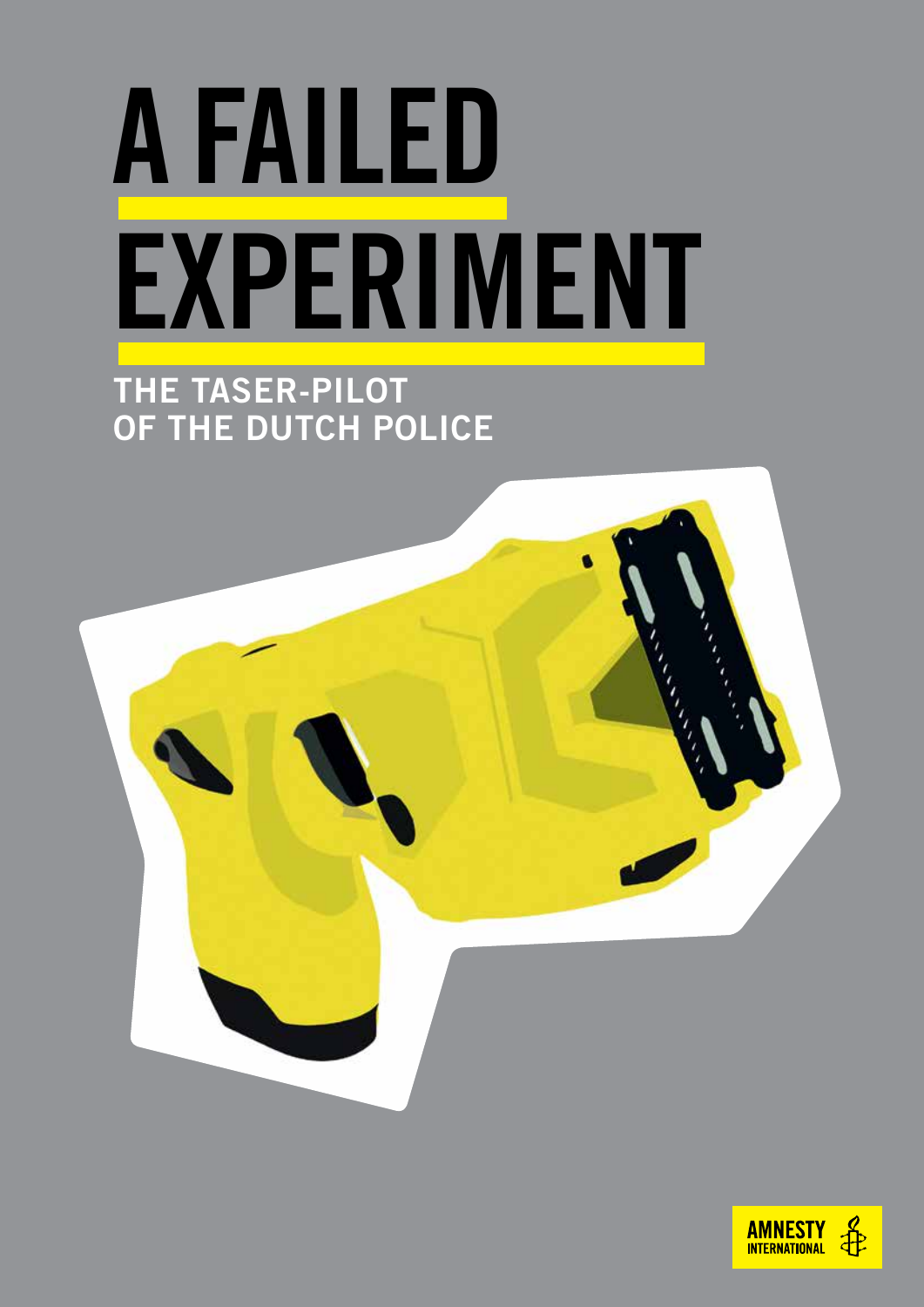

Amnesty International Netherlands Keizersgracht 177 PO Box 1968 1000 BZ Amsterdam The Netherlands P 020 626 44 36 E amnesty@amnesty.nl I www.amnesty.nl

Cover illustration: Odilo Girod

© February 2018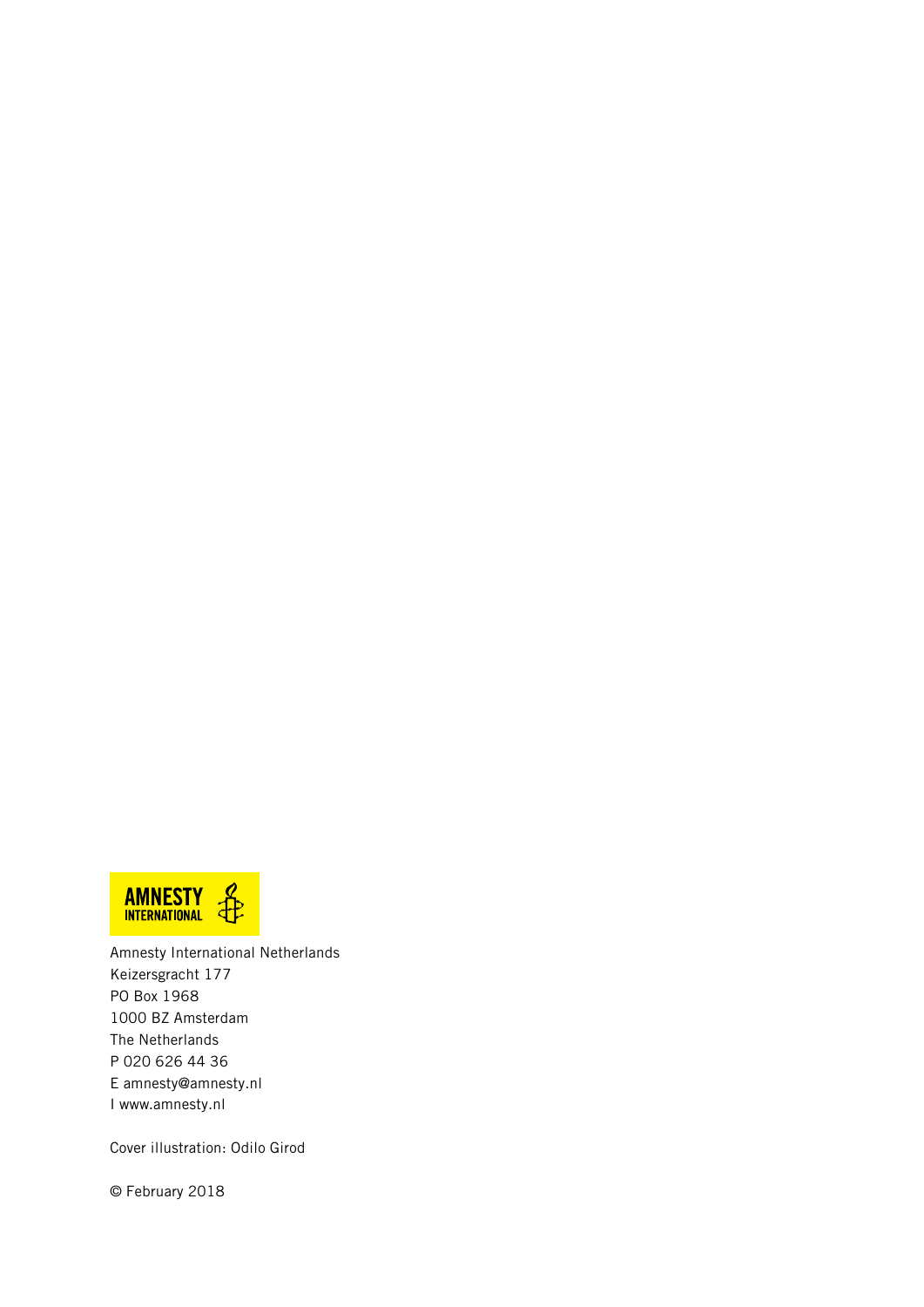## Foreword

It is required by recognized international human rights rules and standards as presented in the UN Basic Principles on the Use of Force and Firearms by Law Enforcement Officials that police agencies have at their disposition a range of means to respond to difficult situations in a differentiated manner.<sup>1</sup> Thus, Amnesty International is not outright opposed to the use of electro-shock weapons<sup>2</sup> in law enforcement in all cases. However, the current use of electro-shock weapons as well as the governing regulations in The Netherlands raise serious concerns and therefore Amnesty International calls the Dutch police to:

– suspend the use of electro-shock weapons by all police units currently using them until a suitable legal and operational framework for their use has been set up that is in line with the obligations of The Netherlands under international human rights law and standards and – until this is done – to withdraw all electro-shock weapons distributed;

– refrain from widespread distribution of electro-shock weapons in day-to-day policing;

– cease any police interventions in mental health institutions in all situations and circumstances that do not amount to immediate life threatening emergencies (e.g. hostage situations).

Amnesty International furthermore urges the Dutch government to create a legislative framework governing the use of force that gives due consideration to the obligations of The Netherlands under international human rights law, in particular to regulate, in formal legislation, the use of force in line with the UN Basic Principles on the Use of Force and Firearms, including the use of firearms and the use of electro-shock weapons, as well the overall conditions and criteria for police interventions in mental health institutions.

This briefing sets out the background to the current pilot project conducted by the Dutch police on the general deployment of electro-shock weapons in day-to-day policing (I.). It further provides a summary of the Amnesty International's main findings regarding the human rights concerns of the first pilot phase as well as the overall set up of the project and its interim evaluation (II.). These findings are then more in detail explained and elaborated in section III., followed by a conclusion and some recommendations (IV.).

<sup>1</sup> In 2015, Amnesty International, The Netherlands, has developed 'Use-of-Force: Guidelines for the Implementation of the UN Basic Principles on the Use of Force and Firearms by Law Enforcement Officials', that further explain the concrete measures required to ensure that the use of force is resorted to in a lawful and human rights compliant manner in full respect of the UN Basic Principles.

<sup>2</sup> Electro-shock weapons such as the Taser X2 are also sometimes referred to as "conducted energy devices" (CED), "conducted energy weapons" (CEW) or "electrical discharge weapons" (EDW). This briefing - addressing the possible introduction of the Taser X2 in day-to-day policing in the Netherlands - uses the term "electro-shock weapon", which is the English translation of for "stroomstootwapen", i.e. the term used in the Dutch legislation and policing documents.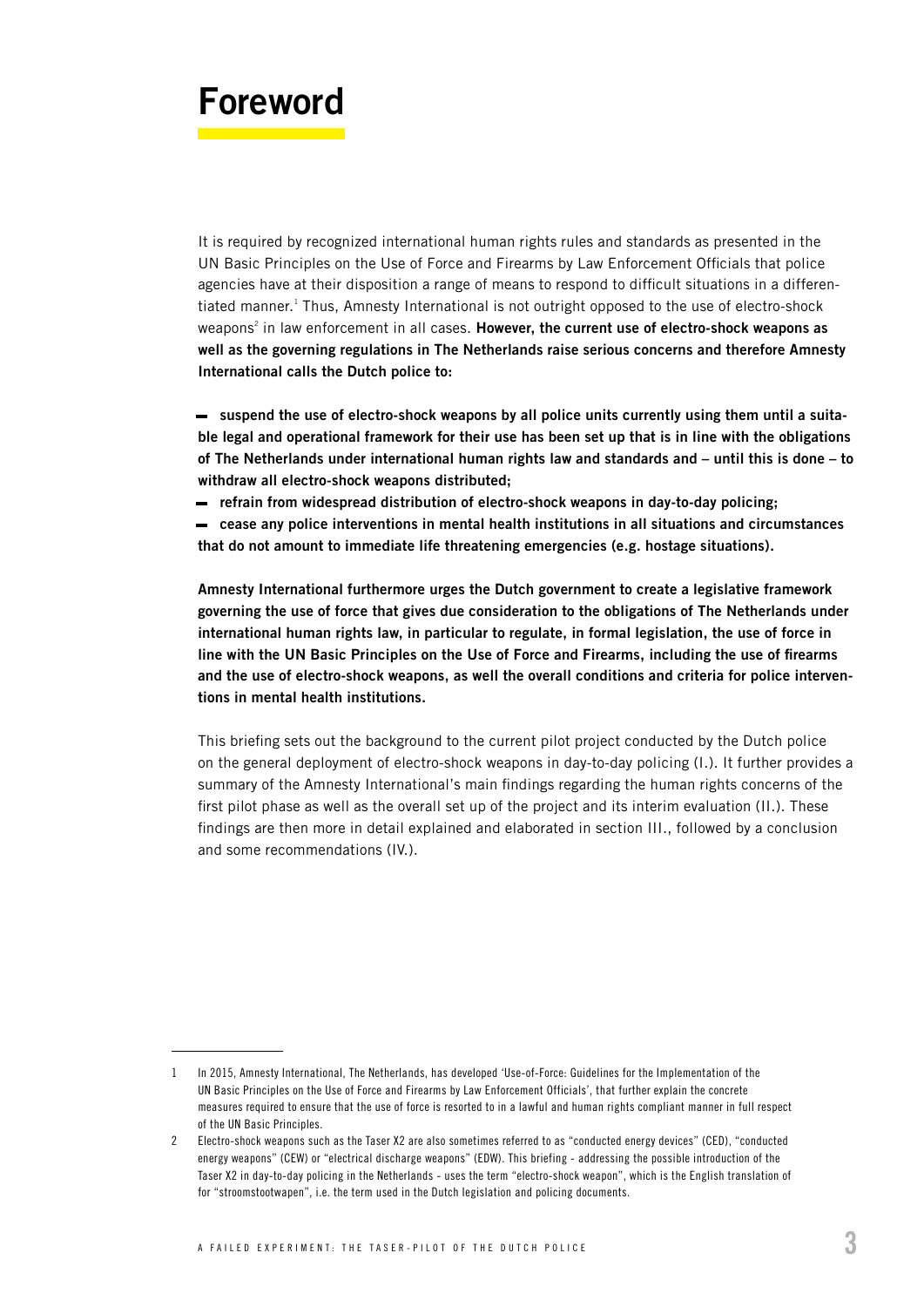## **Contents**

#### [I Background –](#page-4-0) 5

#### II [Summary of Amnesty International findings –](#page-8-0) 9

#### III [Amnesty International findings –](#page-10-0) 11

- 1) [Too frequent use of electro-shock weapons](#page-10-0) 11
- 2) Alarming high numbers of use in drive-stun mode  $-17$
- 3) [Inadequate and inappropriate ministerial instructions](#page-18-0) 19
- 4) [Insufficient training](#page-20-0) 21
- 5) [Poor set-up of the pilot project without a clearly defined operational gap](#page-21-0) 22
- 6) [Inadequate and incomplete interim evaluation](#page-23-0) 24
- 7) [Weak accountability for the use of electro-shock weapons](#page-25-0) 26
- [IV Conclusion and recommendations](#page-26-0) 27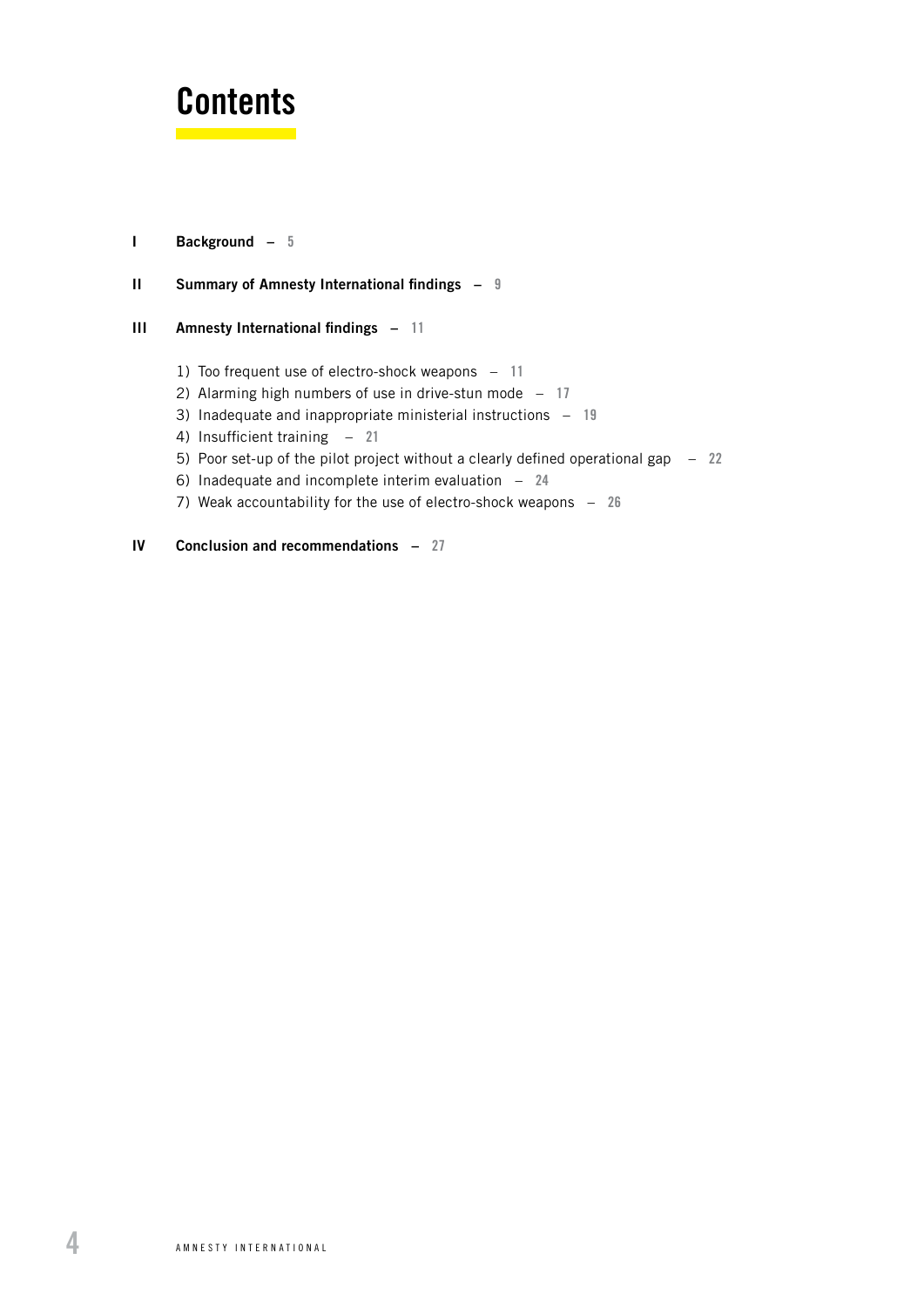## <span id="page-4-0"></span>I Background

In May 2011, the Dutch police started the use of electro-shock weapons (at that time the Taser X26) by selected special units (in particular: arrest teams). On 1 February 2017, a pilot project commenced with a view to deciding on whether electro-shock weapons should be generally deployed for day-to-day policing (Basispolitiezorg – BPZ). 4 teams were selected to carry out the pilot project: Two ordinary patrolling police units (Amersfoort and Zwolle, the latter of which has also recently been equipped with an extendible baton – a weapon that has now been decided for general distribution in day-to-day policing BPZ), a dog unit in Rotterdam, and a support unit in the police region of North-Netherland. In total 320 officers were certified in the use of the weapon. The four units were given the recently developed Taser  $X2.^3$  The evaluation period is scheduled to end on 1 February 2018, while the temporary authorisation for the pilot teams to use the weapon runs until 31 January 2019; unless a decision to the contrary is taken, these four teams will continue to use the weapon beyond the evaluation phase for another year.

It does not seem to be entirely clear what is the actual objective of the intended generalized distribution of electro-shock weapons in day to day policing: Actually, during the initial conception of the pilot project, the Minister of Justice and Security<sup>4</sup> gave two reasons to the parliament:<sup>5</sup> one would be the reduction of the need to resort to more serious means such as the use of firearms; and the other one was that electro-shock weapons could help police officers to deal with persons who are resistant to pain against whom the use of pepper spray or a baton would not be effective.<sup>6</sup> This latter objective was also highlighted in a statement issued by the police when announcing the start of the pilot project.<sup>7</sup> In addition to this, in the same statement, the police expressed the hope that this weapon could contribute to reduce injuries among police officers.

On 24 November 2017, an interim report was published, covering the first six months of the pilot project (February to August 2017).<sup>8</sup> The findings in that report are particularly worrying and are the reason that Amnesty comes forward with this briefing.

<sup>3</sup> Please note that the 45 officers of North-Netherland were trained at a later stage during the pilot phase, they started use only at the end of August 2017 and therefore there is no data yet for this unit for the period contemplated in this briefing.

<sup>4</sup> In the previous governments the responsible Minister for the Police was the Minister of Security and Justice. With the start of the new government (autumn 2017) the name was changed to 'Justice and Security' which is the name used in this briefing.

<sup>5</sup> Interim report: Tussenrapportage pilot stroomstootwapen, Otto Adang (redactie), Sjef Orbons, Bas Mali, Kim Vermeulen, September 2017; p. 3. https://www.tweedekamer.nl/kamerstukken/brieven\_regering/detail?id=2017Z16292&did=2017D34095.

Worryingly, objectives formulated later were much more vaguely without establishing any concrete operational benefit: "contributing to controlling and reducing the violence with which police is confronted on a daily basis" - Tweede Kamer, 29628 nr. 686, Brief van de minister van Justitie en Veiligheid, 1 February 2017 (letter announcing the pilot project).

<sup>7</sup> Nieuwsbericht Politie over start proef stroomstootwapen, 1 feb 2017:

https://www.politie.nl/nieuws/2017/februari/1/00-politie-begint-proef-met-stroomstootwapen.html

<sup>8</sup> Tussenrapportage pilot stroomstootwapen, Otto Adang (redactie), Sjef Orbons, Bas Mali, Kim Vermeulen, September 2017.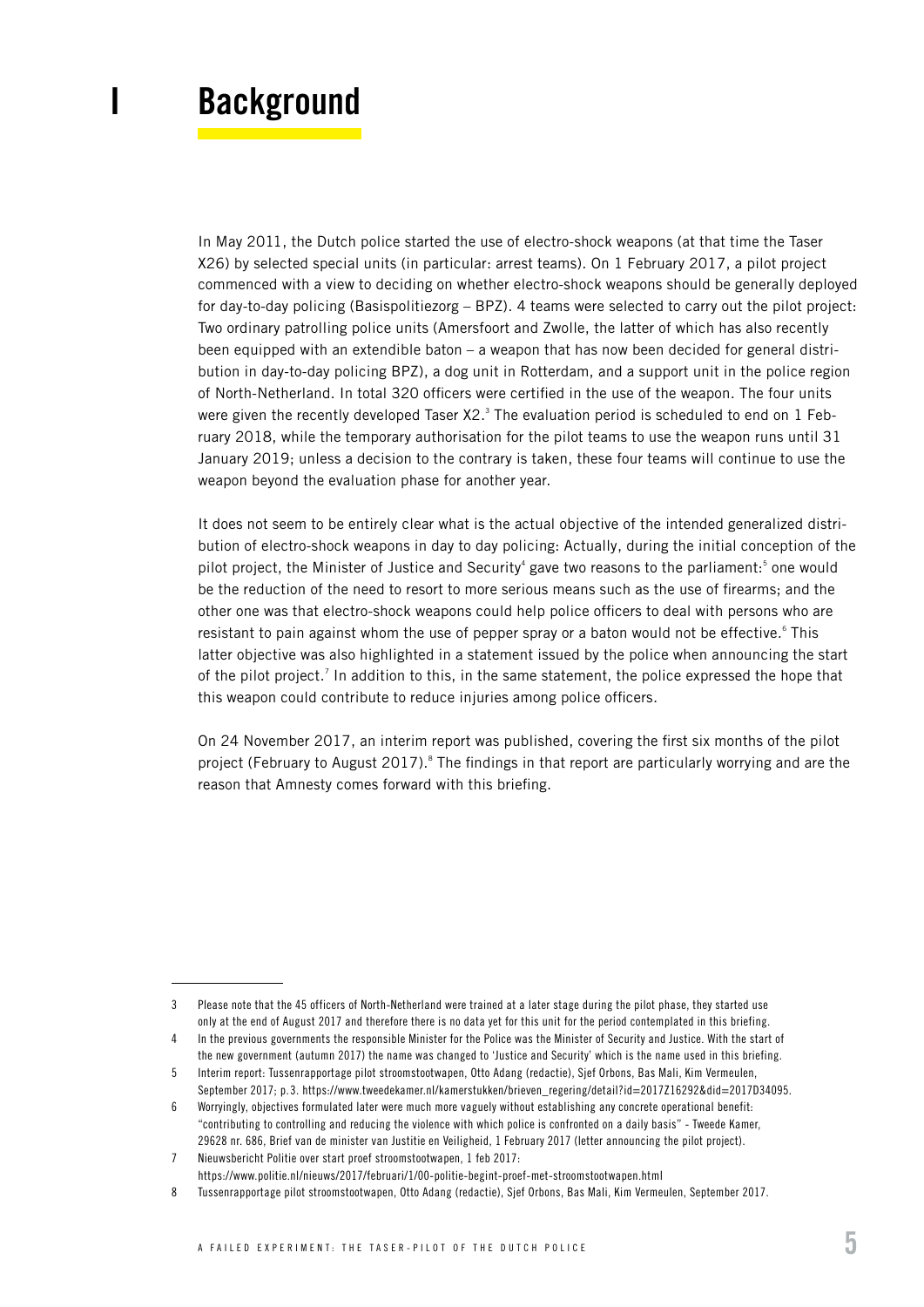Amnesty International has for many years closely followed the use of electro-shock weapons across the world and repeatedly highlighted two main human rights concerns,<sup>9</sup> which are also shared by other international bodies:<sup>10</sup>

Firstly, the risks involved for the health and lives of those exposed to the use of electro-shock weapons are underestimated. These risks apply especially to individuals particularly vulnerable to adverse reactions from electro-shocks such as pregnant women, elderly, people suffering from heart disease or asthma, as well as people under the influence of drugs and/or medication – the last of these being one of the groups most likely to be actually targeted with an electro-shock weapon. Despite authorities as well as the manufacturer Axon (formerly Taser International) having repeatedly tried to deny that electro-shock weapons have been the direct cause of death, in too many cases the use of electro-shock weapons must at least be considered having had a contributory effect to the death of a person – often in combination with existing risk factors.<sup>11</sup>



*PHYSIOLOGIC AND METABOLIC EFFECTS.* CEW use causes physiologic and/or metabolic effects that may increase the risk of death or serious injury. These effects include changes in blood chemistry, blood pressure, respiration, heart rate and rhythm, and adrenaline and stress hormones, among others. In human studies of electrical discharge from a single CEW of up to 15 seconds, the effects on acid/base balance, creatine kinase, electrolytes, stress hormones, and vital signs were comparable to or less than changes expected from physical exertion similar to struggling, resistance, fighting, fleeing, or from the application of some other force tools or techniques. Some individuals may be particularly susceptible to the effects of CEW use.

continuous, or simultaneous exposures.

<sup>9</sup> The human rights impact of less lethal weapons and other law enforcement equipment, 13 April 2015, Index number: ACT 30/1305/2015, available at: <https://www.amnesty.org/en/documents/act30/1305/2015/en/>; USA: 'Less than lethal'? The use of stun weapons in US law enforcement, 16 December 2008, Index number: AMR 51/010/2008, available at: https://www.amnesty.org/en/documents/AMR51/010/2008/en/.

<sup>10</sup> See for instance The European Committee for the Prevention of Torture and Inhuman or Degrading Treatment or Punishment, CPT/Inf(2010)28-part. And in: Report to the Government of the United Kingdom on the visit to the United Kingdom, CPT/Inf (2009) 30, available at: https://rm.coe.int/1680698700.

<sup>11</sup> A recent study carried out by Reuters has confirmed many of the risks Amnesty International had already been mentioning and provides great clarity as to how electro-shock weapons can contribute to serious health problems and even death in conjunction with other factors, https://www.reuters.com/investigates/special-report/usa-taser-database/.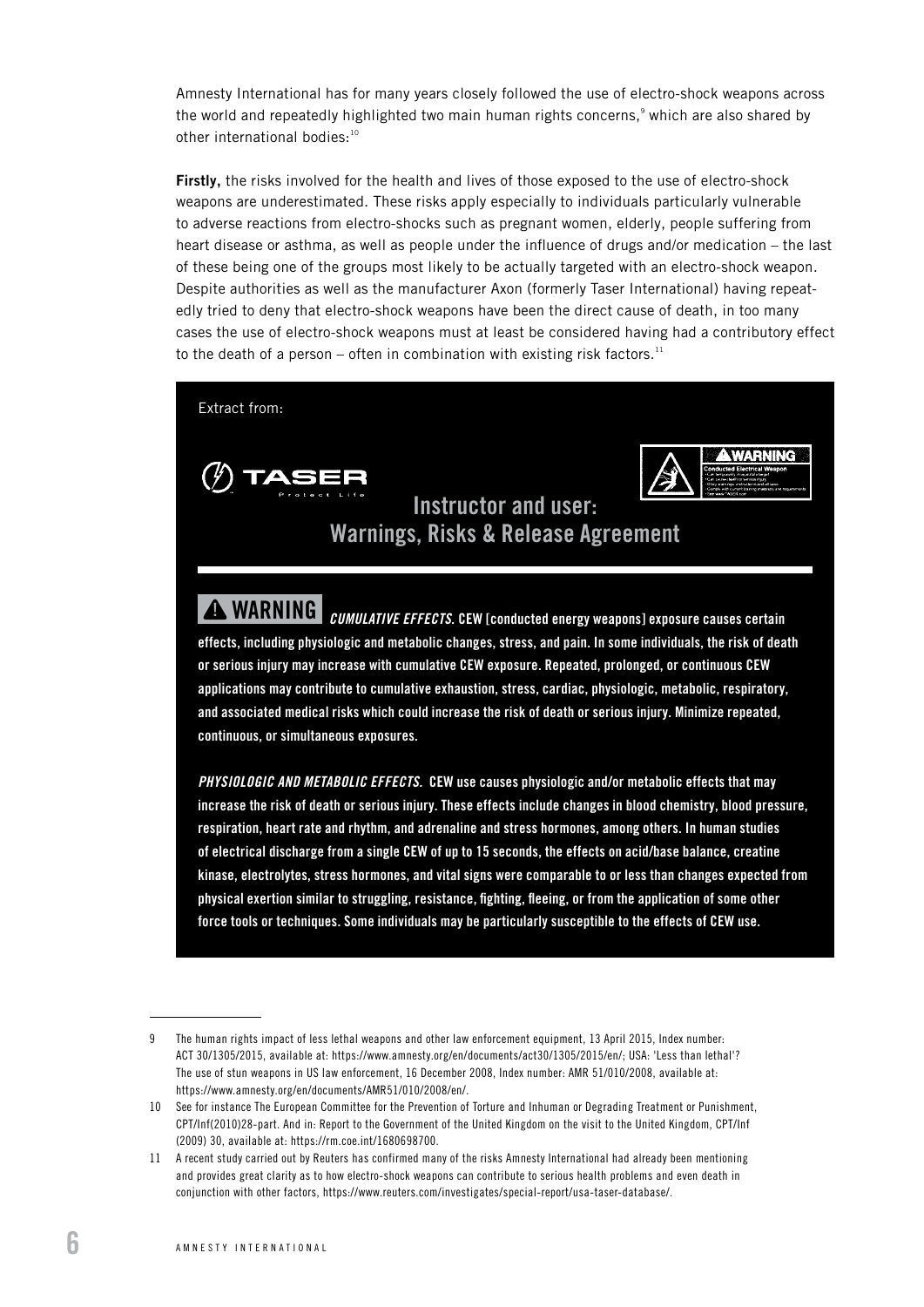These susceptible individuals include the elderly, those with heart conditions, asthma or other pulmonary conditions, and people suffering from excited delirium, profound agitation, severe exhaustion, drug intoxication or chronic drug abuse, and/or over-exertion from physical struggle. In a physiologically or metabolically compromised person, any physiologic or metabolic change may cause or contribute to sudden death.

! WARNING *CARDIAC CAPTURE*. CEW exposure in the chest area near the heart has a low probability of inducing extra heart beats (cardiac capture). In rare circumstances, cardiac capture could lead to cardiac arrest. When possible, avoid targeting the frontal chest area near the heart to reduce the risk of potential serious injury or death. Cardiac capture may be more likely in children and thin adults because the heart is usually closer to the CEW-delivered discharge (the dart-to-heart distance). Serious complications could also arise in those with impaired heart function or in those with an implanted cardiac pacemaker or defibrillator.

[https://taser.cdn.prismic.io/taser%2F87b87fb3-1a7e-4de1-bc15-537536ee5f50\\_instructor-and-user-exposure-release.pdf](https://taser.cdn.prismic.io/taser%2F87b87fb3-1a7e-4de1-bc15-537536ee5f50_instructor-and-user-exposure-release.pdf)

And secondly, the very nature of electro-shock weapons presents a high risk of mission creep, i.e. being used in an inappropriate manner or being misused or even being abused for cruel, inhuman or degrading treatment or torture: electro-shock weapons are relatively easy to handle, but leave almost no traces on the person and the serious suffering caused to the person is not really being visible to the officer. As a result, this may lead to police officers resorting too easily and quickly to this weapon, without sufficiently reflecting whether the situation actually justifies the use of this weapon and without considering alternative options that cause less suffering and present a lower level of risk. And there is also a risk of over-use, i.e. when the weapon has already been resorted to in a particular instance, there is a risk of repeated use to keep the person under control.

Preventing this risk from materializing requires a wide range of measures to be taken by legislators and law enforcement authorities. In view of these risks Amnesty International has constantly called on governments and law enforcement authorities to only allow the use of electro-shock weapons in situations of serious threats to life or of serious injury in order to avoid the use of firearms,<sup>12</sup> and not to consider it as a simple enforcement tool to obtain compliance.

In this regard it is important to clarify that Amnesty International is not outright opposed to the use of projectile electro-shock weapons in law enforcement in all cases. However, in view of the serious risks mentioned above, it is crucial that a range of measures is taken by the authorities to limit their use and as far as possible prevent these risks actually materializing.

<sup>12</sup> This is also the recommendation of the The European Committee for the Prevention of Torture and Inhuman or Degrading Treatment or Punishment in its 20th report: *CPT/Inf(2010)28-part:* "70. In the CPT's view, the use of EDW should be limited to situations where there is a real and immediate threat to life or risk of serious injury. Recourse to such weapons for the sole purpose of securing compliance with an order is inadmissible." As well as in: Report to the Government of the United Kingdom on the visit to the United Kingdom, CPT/Inf (2009) 30, available at: https://rm.coe.int/1680698700, para. 12: "The CPT considers that the criteria for any use of electro-shock weapons by police officers at least closely correspond those governing the use of firearms: "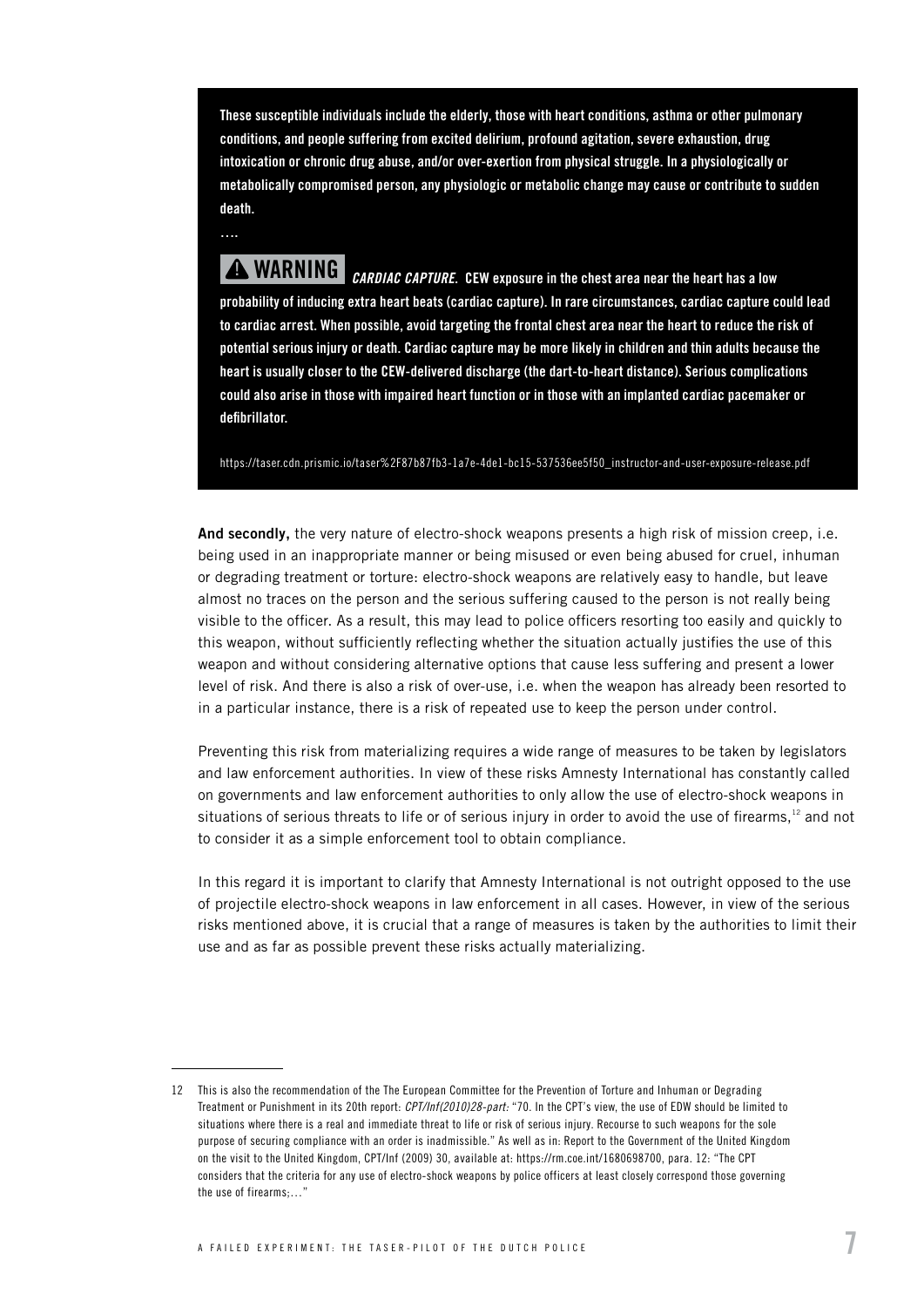In the Netherlands, Amnesty International has also closely followed the use of electro-shock weapons, in particular the present pilot project, and reviewed the interim report. At the start of the pilot in February 2017 Amnesty provided comments on the insufficient level of regulation in place for the pilot project and pointed to the risk of mission creep and risks posed to health in particular when used against individuals identifiable as likely to be vulnerable to adverse reactions from electroshock weapons.<sup>13</sup> Following media reports on the use of the Taser X2 against a man in a separation cell of a mental health institution with the aim of administering medication, Amnesty demanded the suspension of the use of electro-shock weapons pending evaluation of the incident and the establishment of stricter regulation.<sup>14</sup>

This briefing sets out the main human rights concerns relating to this project, but also in relation to the overall approach of the Dutch police in relation to the use of force.

<sup>13</sup> Amnesty International Netherlands public position, 1 February 2017: https://www.amnesty.nl/wat-we-doen/landen/nederland/het-gebruik-van-stroomstootwapens-in-nederland. The UN Committee against Torture in its 2013 report on the Netherlands has expressed similar concerns and recommended the government to "refrain from flat distribution and use" of electro-shock weapons and stated that such weapons "should be used exclusively in extreme limited situations where there is a real and immediate threat to life or risk of serious injury, as a substitute for lethal weapons." UN Committee against Torture, CAT/C/NLD/CO/5-6, 20 June 2013, para 27; http://tbinternet.ohchr.org/\_layouts/treatybodyexternal/Download.aspx?symbolno=CAT/C/NLD/CO/5-6&Lang=En.

<sup>14</sup> Amnesty International Netherlands public position, 5 September 2017: www.amnesty.nl/actueel/amnesty-eist-opschorting-gebruik-stroomstootwapen-politie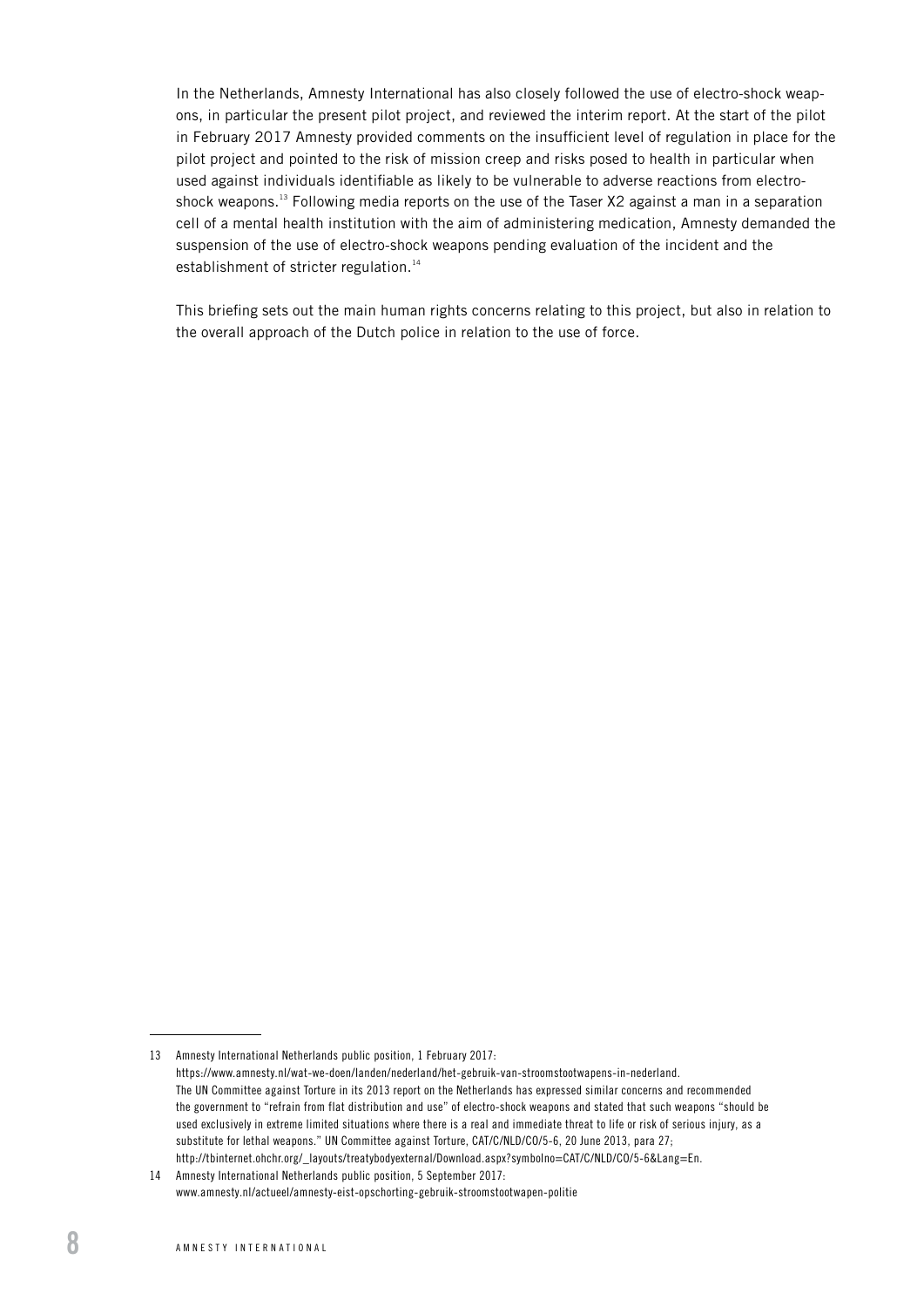## <span id="page-8-0"></span>II Summary of Amnesty International findings

1) The pilot teams used electro-shock weapons far too often and this in situations that do not justify such use:

– in situations that do not correspond to the underlying idea of their generalized introduction, they are used contrary to the official ministerial instructions ('geweldsinstructie') and to the manufacturer's safety instructions: in short, electro-shock weapons appear rather as the first tactical option to obtain compliance;

- against the most vulnerable persons such as persons with mental disabilities or undergoing a situation of mental disorder or crisis;
- against persons who are already under control, including those who are already handcuffed;
- in violation of the principle of necessity as other options such as de-escalation, mediation,
- temporary withdrawal etc. do not seem to have been attempted or considered;
- in situations that do not seem to present an imminent threat or danger of death or serious injury, therefore violating the principle of proportionality.
- 2) The electro-shock weapons are often used in drive-stun mode, a mode in which the weapon is held against the body of an individual without firing the projectiles, and which is intended to cause pain without incapacitating the target/individual; therefore in many instances it is unlikely to be effective and in many cases amounts to cruel, inhuman or degrading treatment; moreover, in view of its limited effectiveness, use in this mode implies a higher risk of repeated or prolonged discharge and therefore further increased risks for the health and life of the person.
- 3) The instructions ("geweldsinstructie") issued by the Minister of Justice and Security themselves are insufficient and inappropriate:<sup>15</sup> they merely describe four types of very general situations in which the electro-shock weapon may be used, but do not provide for any decision making criteria as to when a situation may / may not warrant the use of the weapon. Moreover, they do not regulate how the weapon is to be used, what are the situations where it should not be used at all, and what precautions are to be taken before using the weapon - which amounts to a serious failure to reduce the risks of causing death or serious injury, as well as a failure to address the risk of mission creep or inappropriate or abusive use of electro-shock weapons.
- 4) As confirmed by the interim evaluation report, the training is inadequate and too short in view of the complexity of the weapon; in particular it does not contain sufficient scenario based exercises, nor does it provide information regarding the health risks involved in the use of the weapon and the precautions to be taken in view of these risks.

<sup>15</sup> In fact, this document, though legally binding, is not a formal law: It has been issued by the Ministry of Justice and Security, thus by an executive power. As such - and as the title "Geweldsinstructie" ("Use of force instructions") would normally imply they should give more precision to the general police law establishing the police power to use force and in that way serving to implement this law in practice. In their current form, these instructions seriously fail in this regard, leaving it to the training and police practice to determine on the concrete use of electro-shock weapons.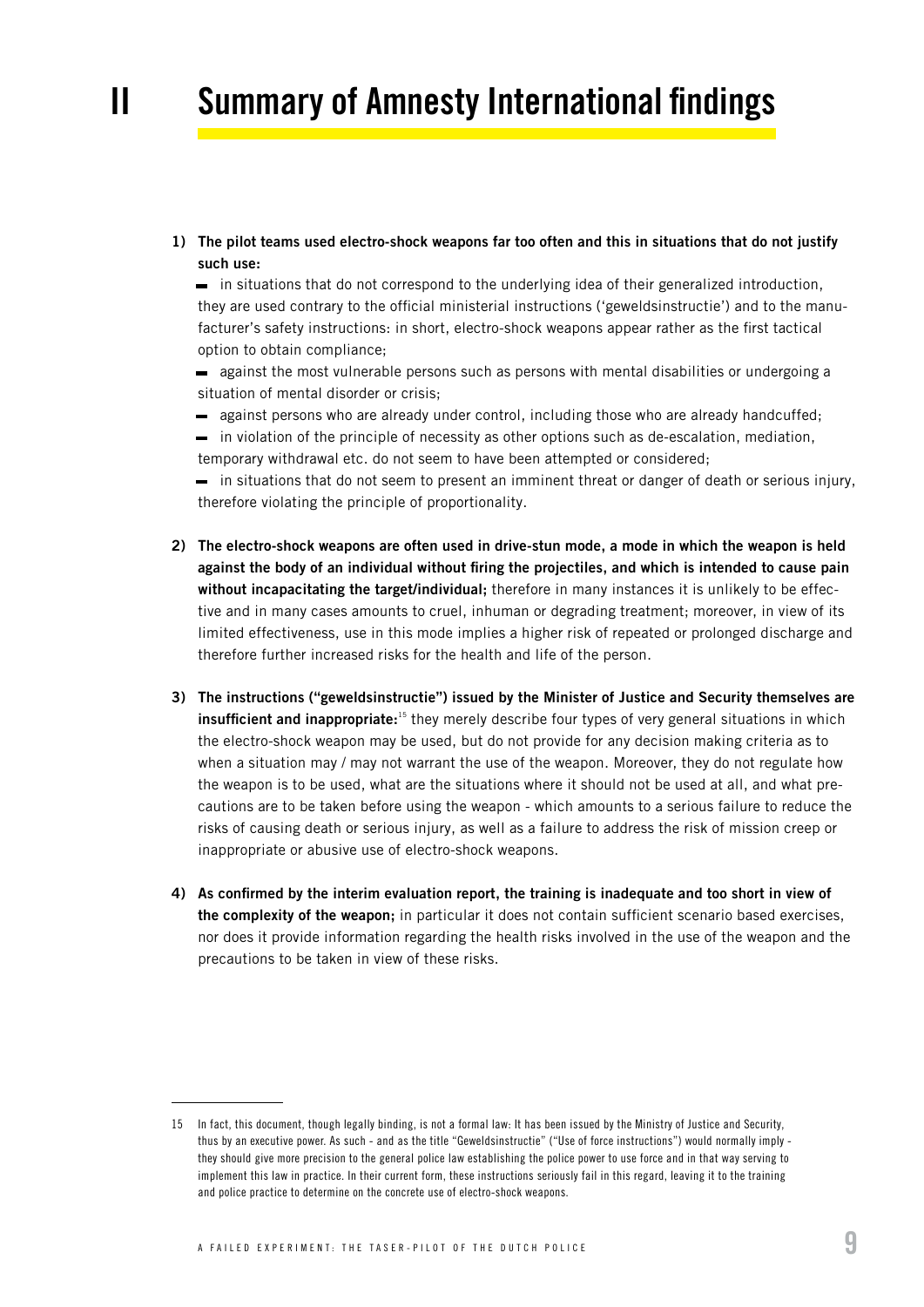5) The overall set up of the pilot project is inadequate and highly problematic; in particular, it is not based on a clear definition of the operational gap to be filled by the new weapon (that is, the type of situations encountered by the police in which the electro-shock weapons would help to reduce harm and injury to anyone involved, while enabling the intervention to attain its objectives in a necessary and proportionate manner).

#### 6) The interim evaluation is itself inadequate and incomplete; in particular:

– it did not evaluate whether the use of electro-shock weapons was actually justified in the different situations in which they were used (incl. assessing whether those situations might have exemplified the risk of mission creep) or whether the use of electro-shock weapons in those cases was in line with the ministerial instructions;

– it relies heavily on personal accounts from the officers who have resorted to the weapon and from the person against whom they were used; the data recorded by the weapons themselves were not retrieved and reviewed for the report and were not matched against the personal accounts; – it fails to assess the appropriateness of the ministerial instructions for ensuring that electroshock weapons are only used for a legitimate purpose, when necessary and proportionate, and in

an appropriate manner.

7) There is no effective accountability for the use of electro-shock weapons by police officers. The reporting system on the use of force contains no explicit requirement for police officers to explain their decision in the light of the principles of proportionality and necessity, nor are these principles effectively being used in reviewing police use of force (in this instance: the use of electro-shock weapons). This becomes particularly evident by the fact that even the most obvious cases of abusive use of electro-shock weapons – the use of drive-stun mode on persons who are already handcuffed – have not been taken up at any level – not by the police authorities in their internal reviewing process, nor by oversight or judicial authorities, nor at political level by the parliament or the ministry. This seriously undermines accountability for the use of force and fosters impunity for excessive use of force.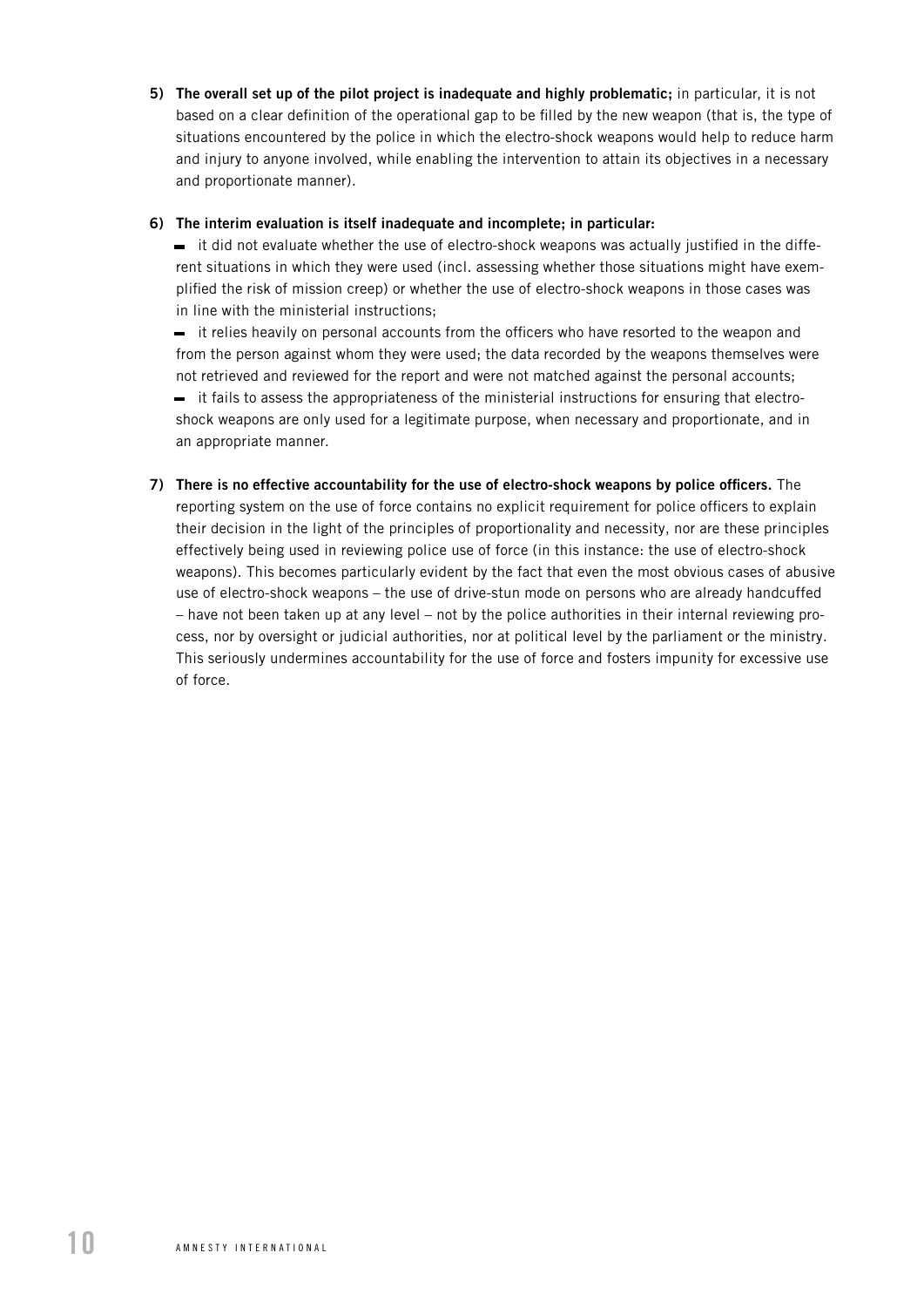## <span id="page-10-0"></span>III Amnesty International findings

#### 1) Too frequent use of electro-shock weapons

- Electro-shock weapons are resorted to far too often and in situations that do not justify such use. – While the interim report does not provide any analysis as to whether the use of the electro-shock weapon was justified in the different situations, the report contains sufficient worrying information to allow for the conclusion that the electro-shock weapon is simply used as a tool to obtain compliance and is not recognised as a dangerous weapon that should only be used when the situation has reached a minimum threshold of imminent danger.
- Electro-shock weapons were used too often and in situations that do not correspond to the underlying idea of their generalized introduction, but rather as the first tactical option to obtain compliance, contrary to the official instructions ('geweldsinstructie') as well as and the manufacturer's safety instructions.

– During the interim reporting period of only 6 months, with 275 officers already certified and allowed to use the weapon,<sup>16</sup> the electro-shock weapon was resorted to 167 times in different ways (including drawing, warning the individual of the intent to use it, arcing or discharging etc.) in 158 different situations (in some situations there was more than one use). Compared to this, the recorded overall use of firearms (including drawing, warnings and firing shots) of the entire police in The Netherlands (with approximately 34.000 officers being equipped with a firearm)<sup>17</sup> was only 753 times during the entire year 2015; this contradicts seriously the explanation that electro-shock weapons should reduce the need to use firearms.<sup>18</sup>

– More precisely, in view of the objective of reducing the need to resort to a firearm, it is surprising and worrying that the units from Amersfoort and Zwolle resorted to the electro-shock weapons 32 and 31 times respectively (with 4 / 9 actual discharges); a high number when compared to the recorded incidence of use of a firearm: Police in these two locations had made use (incl. drawing, warning, warning shots etc.) of a firearm less than 10 times over the entire year 2015 and not a single shot was fired at a person during that period.<sup>19</sup> Unfortunately, the interim report fails to review this aspect and to assess whether there are indications that electro-shock weapons are used too easily by these teams.

– Among the 32 dart-firing discharges, in more than half of the situations (17 times), additional discharges were made with an average of 2.4 additional discharges in these 17 cases – despite the explicit recommendation in the safety instructions of the Axon company that the number and duration of exposures be minimized.<sup>20</sup>

<sup>16</sup> This number does not include the 45 officers of the support-unit from North-Netherlands, who only started the use at the end of the interim-report-period and therefore cannot be taken into consideration for the period after the interim report.

<sup>17</sup> Number of firearm certified officers in 2015: https://data.overheid.nl/data/dataset/cijfers-omtrent-schietvaardigheid-politie-2015

<sup>18</sup> While these data are not as such, publicly available, the Dutch media outlet NOS did an freedom of information request and received data from 2014 and 2015: https://nos.nl/artikel/2108382-agenten-trokken-vaker-hun-pistool-maar-schoten-minder.html.

<sup>19</sup> See: https://nos.nl/artikel/2108427-hoe-vaak-gebruikten-agenten-in-jouw-gemeente-vorig-jaar-geweld.html.

<sup>20</sup> See Annex 8 of the interim report.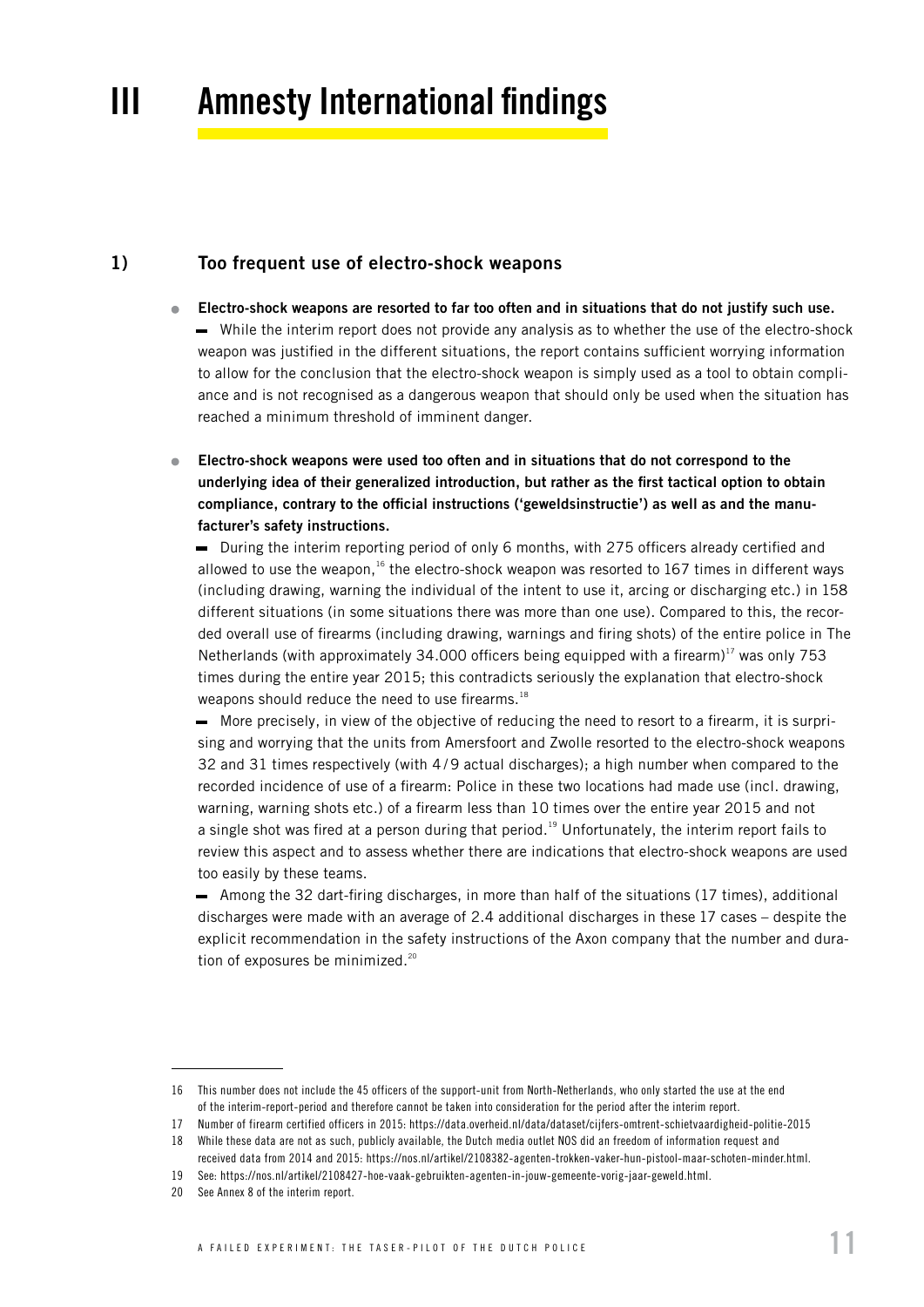As a means of illustration to which extent the high numbers of uses during the pilot phase is worrying, one may compare this with the situation in another western-European country, the United Kingdom: $21$ 

Compared to a total of 167 uses in the course of 6 months with 275 trained officers in the Netherlands, the Metropolitan police in London with  $~4600$  trained officers<sup>22</sup> resorted to the electro-shock weapon 2072 times during the entire year of  $2016.<sup>23</sup>$  This means that the pilot teams used the weapon more than twice as often (2.66 times) as officers from the Metropolitan police (MET).



Out of the 167 uses, 49 (=29%) were actual discharges. In comparison: In the United Kingdom, in 2016, only 17% were discharges (and even less in the Metropolitan police only:  $13\%$ ).<sup>24</sup>



In view of these numbers, it is quite surprising that in his cover letter to parliament accompanying the interim report, the Minister of Justice and Security concluded that the use of the electro-shock weapon "grosso modo" corresponds to the situation in the United Kingdom.<sup>25</sup>

<sup>21</sup> The numbers from the United Kingdom are used for these illustration purposes, because it is the country that provides the most detailed and up-to-date statistics on use of electro-shock weapons and makes them publicly available.

<sup>22</sup> http://news.met.police.uk/news/additional-officers-to-be-trained-in-use-of-taser-247387.

<sup>23</sup> [https://www.gov.uk/government/statistics/police-use-of-taser-x26-conducted-energy-devices-statistics-england-and-wales-](https://www.gov.uk/government/statistics/police-use-of-taser-x26-conducted-energy-devices-statistics-england-and-wales-1-january-to-31-december-2016-data-tables)[1-january-to-31-december-2016-data-tables.](https://www.gov.uk/government/statistics/police-use-of-taser-x26-conducted-energy-devices-statistics-england-and-wales-1-january-to-31-december-2016-data-tables)

<sup>24</sup> [https://www.gov.uk/government/statistics/police-use-of-taser-x26-conducted-energy-devices-statistics-england-and-wales-](https://www.gov.uk/government/statistics/police-use-of-taser-x26-conducted-energy-devices-statistics-england-and-wales-1-january-to-31-december-2016-data-tables)[1-january-to-31-december-2016-data-tables.](https://www.gov.uk/government/statistics/police-use-of-taser-x26-conducted-energy-devices-statistics-england-and-wales-1-january-to-31-december-2016-data-tables)

<sup>25</sup> Brief Minister van Justitie en Veiligheid, Tweede Kamer, Kamerstukken 29628 nr. 747, 24 November 2017, p. 8; "Taking into account the limited numbers of uses in the Netherlands to date, these percentages grosso modo correspond with the experience gained in the Dutch pilot so far." www.tweedekamer.nl/kamerstukken/brieven\_regering/detail?id=2017Z16292&did=2017D34095.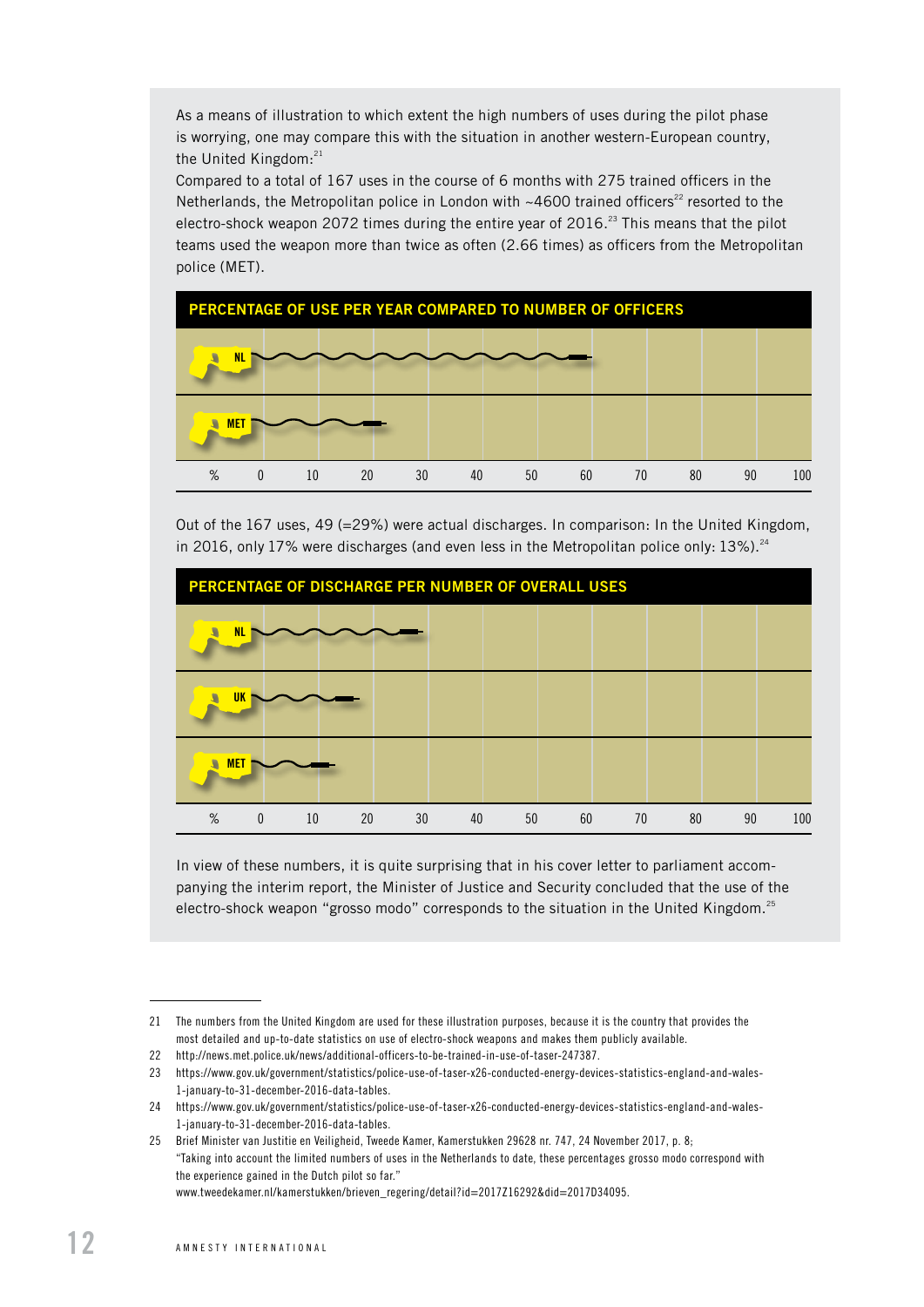#### • Electro-shock weapons were used against the most vulnerable members of the society: mentally disturbed persons in mental health institutions

– Another serious concern is the fact that 11 cases concerned police interventions in mental health institutions with a view to control a patient.<sup>26</sup> This has already been highlighted as problematic in the interim report and also led to a decision of Parliament in December 2017 to temporarily prohibit the use of electro-shock weapons in such institutions until the final decision concerning the general deployment of electro-shock weapons to all police officers. However, this decision is only temporary and also falls short of addressing the more general problem of police intervening in such institutions at all, including the fact that at current stage there seems to be no formal legal base for the police to intervene with the use of force in such institutions at all.<sup>27</sup>

The interim report lists in Annex 6, 27 cases of electro-shock weapons' use in special circumstances, including at least 23 cases in which the person was already in some form of custody of an institution, a number of them in mental health institutions. These include for example case no. 17: "Locked up, mentally disturbed man had to receive medicine. Very aggressive. Use of shield procedure met heavy resistance from the man. 4x stun mode used to break resistance".

These incidents sadly confirm what the Council of Europe's Committee for the Prevention of Torture earlier stated in 2016 after its visit to the Netherlands with regard to police interventions in mental health institutions:<sup>28</sup>

"In the CPT's view, such interventions are inappropriate and frightening for the patient concerned as well as for other patients observing them. Moreover, police officers are not trained to manage psychiatric patients and their presence and use of force could well result in a patient being traumatised. Psychiatric establishments should have a sufficient number of properly trained staff to manage agitated patients with psychiatric disorders. It is particularly problematic to remove agitated psychiatric patients from a psychiatric setting to police custody. The CPT recommends that the Dutch government puts an end to the practice of involving police officers or private security guards in managing agitated patients in psychiatric establishments. Further, all nursing staff in psychiatric establishments should be trained in the appropriate ways of managing agitated patients and refresher courses should be organised at regular intervals."

In any case, being exposed to an electro-shock weapon can only add to the trauma of a heavy handed police intervention, which is particularly serious and harmful to persons who are already undergoing a difficult mental situation (in some cases even a psychosis) and may also increase the risk of causing death or serious injury.<sup>29</sup>

<sup>26</sup> Antwoorden op Kamervragen, Tweede Kamer der Staten Generaal, 2017Z17469, 20 december 2017.

<sup>27</sup> While there seems to be a covenant between the police and the mental-health sector (GGZ) that police interventions should only take place when the case amounts to a serious '112'-call-situations, this apparently is not respected in practice as can also be established through cases described in Annex 6 of the interim report.

<sup>28</sup> Report to the Government of The Netherlands on the visit to The Netherlands carried out by the European Committee for the Prevention of Torture and Inhuman or Degrading Treatment or Punishment (CPT) from 2 to 13 May 2016, Adopted on 11 November 2016, p. 55.

<sup>29</sup> See European Committee for the Prevention of Torture and Inhuman or Degrading Treatment or Punishment: *CPT/Inf(2010)28-part*: "79. [...] The use of EDW [= electrical discharge weapons] on people who are delirious or intoxicated is another sensitive issue; persons in this state of mind may well not understand the significance of an advance warning that the weapon will be used and could instead become ever more agitated in such a situation. Deaths during arrest have been attributed to these medical conditions, in particular when EDW have been deployed. Therefore, particular caution is warranted and the use of EDW should be avoided in such a case and, in general, in situations where EDW might increase the risk of death or injury." See also: Elish Angiolini, Report of the Independent Review of Deaths and Serious Incidents in Police Custody, UK Home Office, published October 2017, p. 9 ; "National policing policy, practice and training must reflect the now widely evident position that the use of force and restraint against anyone in mental health crisis or suffering from some form of drug or substance induced psychosis poses a life threatening risk." www.gov.uk/government/uploads/system/uploads/attachment\_data/file/655401/Report\_of\_Angiolini\_Review\_ISBN\_Accessible.pdf.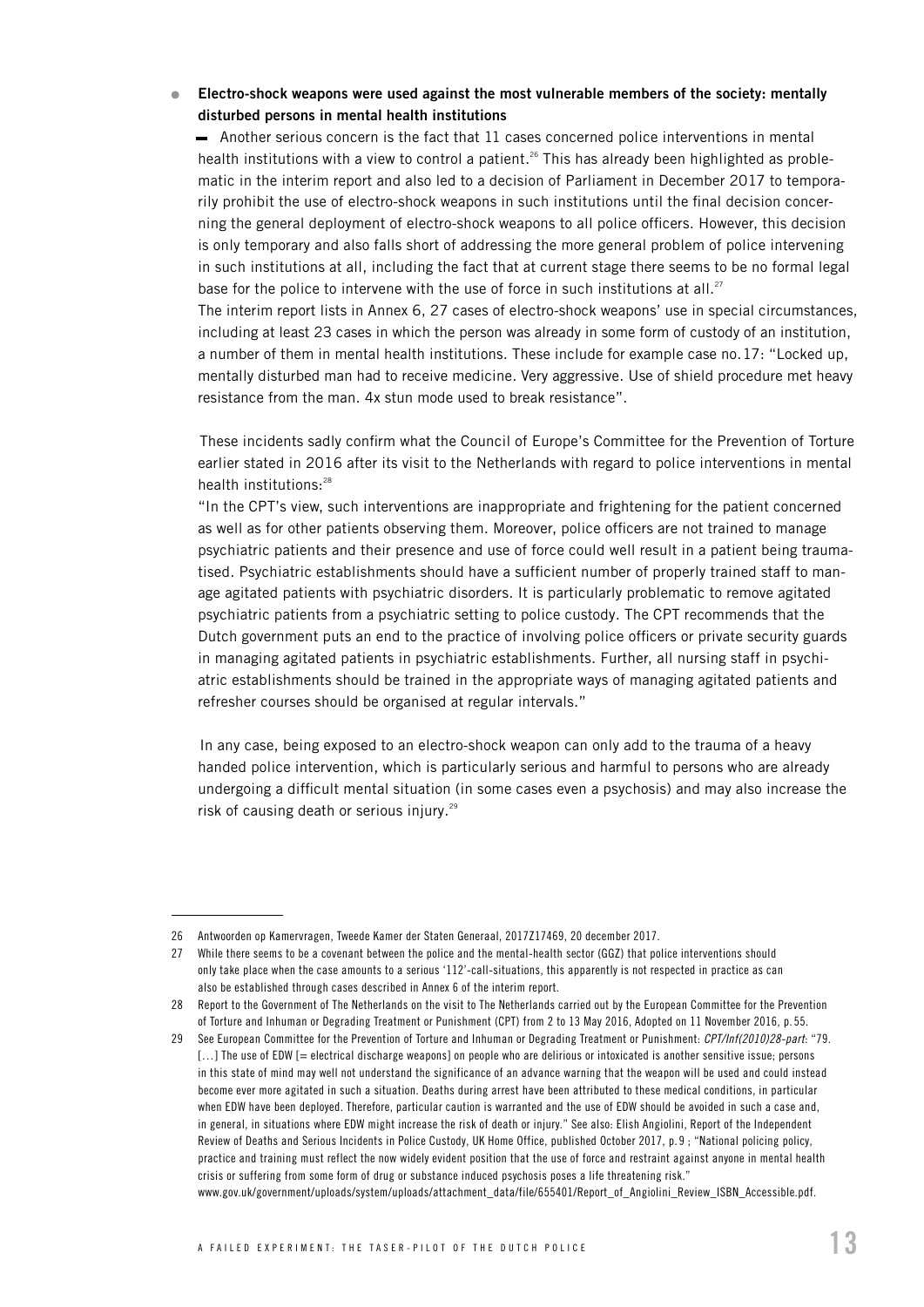A particularly disturbing case is a situation in which darts were fired in a police cell against a mentally disturbed person undergoing a psychosis and resisting taking medication; after the medication was administered, drive-stun mode was used several times, seeking to obtain pain compliance in order to be able to retrieve the darts (Annex 6, incident no. 8). This case is particularly illustrative of the serious risk of mission creep in the use of electro-shock weapons.

#### • Electro-shock weapons were used against persons already under some sort of control or even handcuffed

 $-$  Out of 158 situations in which electro-shock weapons were used, (at least) 23 – i.e. almost one in six cases – occurred when the person was already in some sort of custody (in a police cell or car or in a mental health institution). In eleven of these cases the person was under the direct control of the police, i.e. in a police station or a police car.<sup>30</sup>

– Already among these cases at least in three cases (no. 4, 7 and 9 of Annex 6) there was use against a person who clearly appears to have been handcuffed  $-$  a situation in which the use of an electro-shock weapon is very likely to amount to cruel, inhuman or degrading treatment.



<sup>30</sup> See the list of cases presented in Annex 6 to the interim report.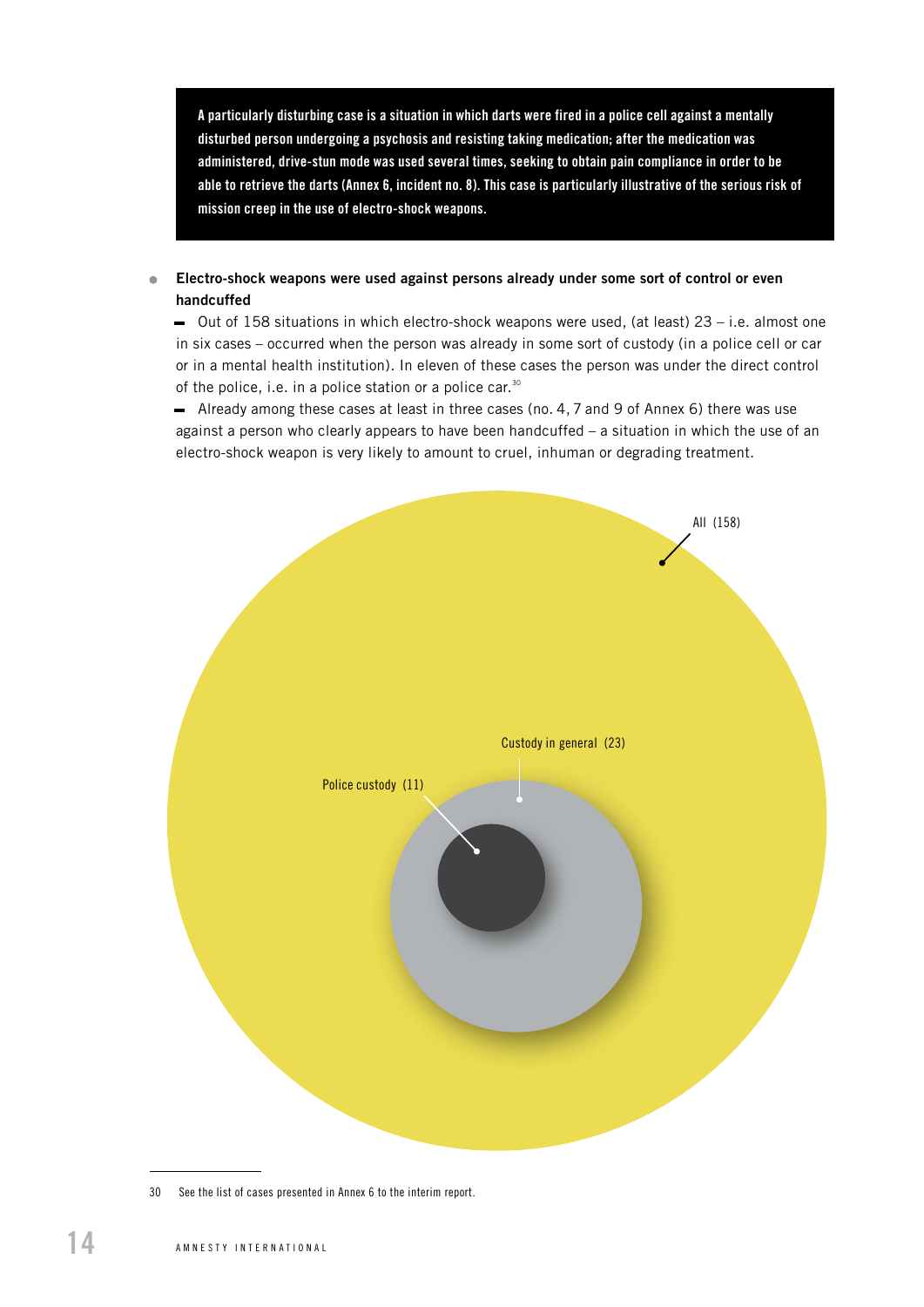#### • Violation of the principles of necessity and proportionality

Unfortunately, the report does not provide an analysis concerning the justification of the use of the electro-shock weapon in the 27 cases of Annex 6 or in any of the other situations; however, already the superficial and basic information given by the officers who had used the weapons leaves serious doubts regarding the justification of use of the electro-shock weapon.

When resorting to the use of any type of force, police officers must respect the principles of necessity and proportionality, enshrined both in Dutch law<sup>31</sup> and in international human rights law.<sup>32/33</sup> This means that force should only be used when there is no other option to achieve a legitimate objective, and that the amount of force should not exceed what is necessary to achieve that objective (necessity). Furthermore, the harm caused by the amount of force used should not outweigh the harm to be prevented by that use of force (proportionality). Violations of these principles in the use of force are likely to amount to cruel, inhuman or degrading treatment and therefore to violate article 3 of the European Convention of Human Rights.<sup>34</sup>

It is crucial to see these principles as cumulative requirements: The fact that police are facing a difficult situation in which it might be necessary for them to resort to the use of some sort of force is not sufficient to justify the concrete force used in that situation. There needs to be a concrete assessment regarding the degree of force used in comparison with other available means and options (in view of the principle of necessity) as well as with the potential harm that can be caused by the force used (in view of the principle of proportionality). When it comes to the use of electroshock weapons, clearly the serious risks involved in the use of this weapon, including causing death or serious injury, must be taken into consideration when comparing it to other means available, and when balancing these risks against the harm the police seek to prevent. However, this understanding seems to be lacking at the level of the authorities in The Netherlands, as demonstrated by a number of cases in which they justified the use of electro-shock weapons – including in drive-stun mode – on a person already in a separation cell for the purpose of administering medication.<sup>35</sup>

<sup>31</sup> Art. 7 Police Act: (1) The police official appointed to perform police duties will be authorized, in the lawful discharge of their duties, to use force or means restricting freedom, if - considering the dangers involved in this use - the intended result justifies this, and if this result cannot be achieved in another way. If possible, a warning must be issued prior to the use of force. (5) The exercise of powers, referred to in paragraphs one to four inclusive, must be reasonable and moderate in proportion to the intended result.

<sup>32</sup> For the details of these principles under international human rights law, see the explanation with further references in: Amnesty International, The Netherlands: 'Use of force: Guidelines for implementation of the UN Basic Principles on the Use of Force and Firearms by Law Enforcement Officials', 2015, Introduction, p. 17. See also European Committee for the Prevention of Torture and Inhuman or Degrading Treatment or Punishment in its 20th report: CPT/Inf(2010)28-part: "69. The CPT considers that the use of electric discharge weapons should be subject to the principles of necessity, subsidiarity, proportionality, advance warning (where feasible) and precaution."

<sup>33</sup> Please note that the Dutch police, in some instances Dutch jurisprudence as well as other reports such as this interim report or other similar documents also use other terms, such as: subsidiarity, reasonableness, balance - which in one way or the other present elements of the principles of necessity and proportionality. For the sake of clarity, in line with the Dutch Police Act as well as the jurisprudence of the European Court of Human Rights, this report only uses the terms necessity and proportionality, which are sufficient to cover all the relevant considerations when assessing the use of force.

<sup>34</sup> European Court of Human Rights, Case of Anzhelo Georgiev and others v. Bulgaria (Application no. 51284/09), judgment, of 30 September 2014: "66. The Court notes that Article 3 does not prohibit the use of force in certain well-defined circumstances. However, such force may be used only if indispensable and must not be excessive […]. When a person is confronted by the police or other State agents, recourse to physical force which has not been made strictly necessary by the person's own conduct diminishes human dignity and is in principle an infringement of the rights set forth in Article 3 of the Convention."

<sup>35</sup> See for instance the following communication of the Minister of Justice and Security, Brief Minister van Justitie en Veiligheid, Tweede Kamer, Kamerstukken 29628 nr. 733, 25 September 2017: "On 12 September 2017 has the public prosecutor informed that he reached the conclusion that the concerned police officer acted in accordance with the instructions on the use of electro-shock weapons. The use of the electro-shock weapon was in this case necessary and proportionate in order to bring the patient in a safe manner under control with the objective to ensure the administration of the medication he needed. This was not possible to be achieved with less harmful means."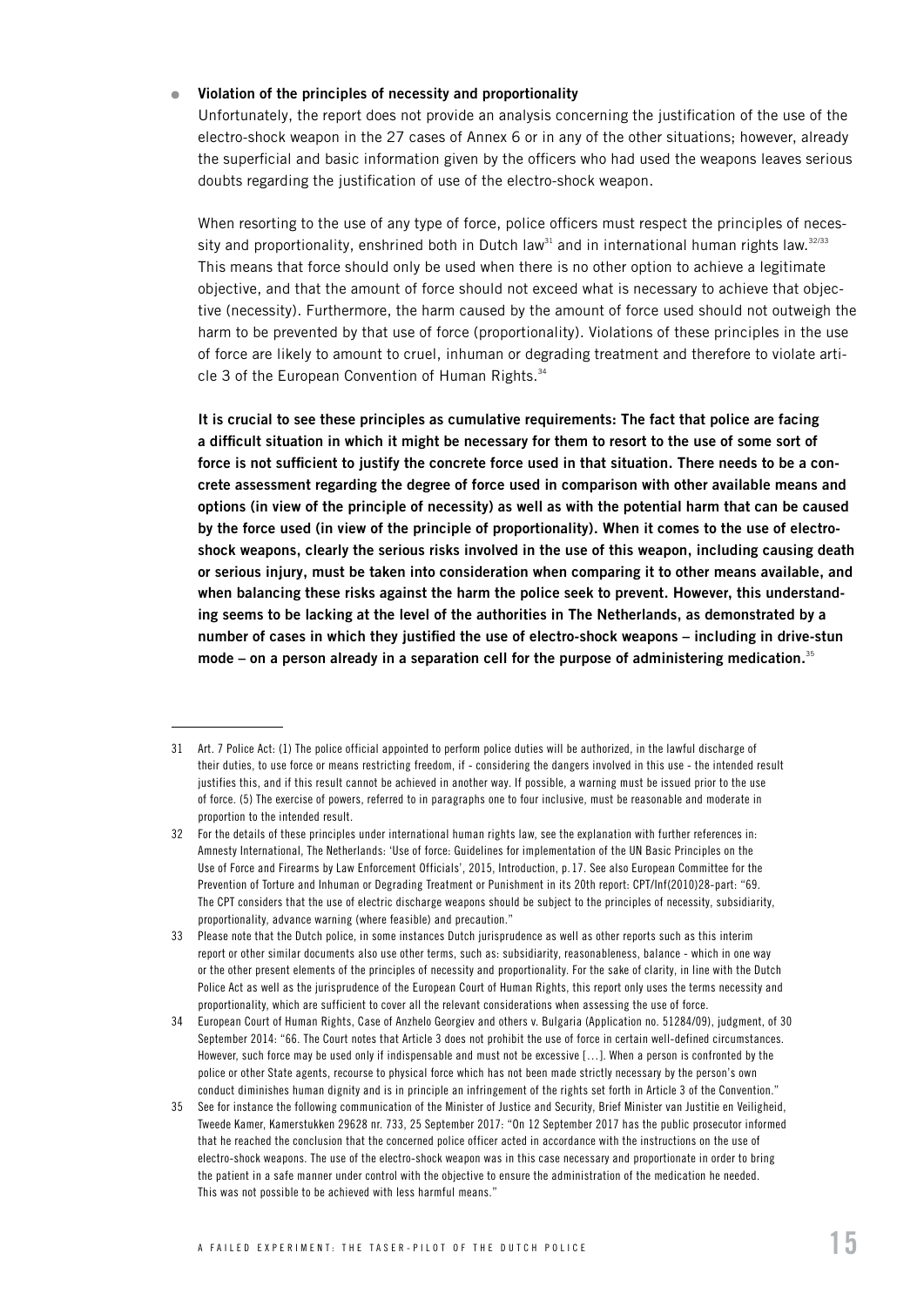Overall, in 23 incidents, the person was already in custody of an institution – either in police custody or in a health institution. In such a setting, it must be seriously questioned why there had not been any other option to solve the situation – in some instances even simply by a temporary withdrawal, closing the door in order to allow the person to somewhat calm down (e.g. in the incidents no. 16 and 17 the person was already in his hospital cell, in the incidents no. 6, 7, 10 in a police cell). Not considering other non-violent and / or less harmful options violates the principle of necessity.

Furthermore, in these 23 cases, arrest was not (anymore) the purpose of the police intervention given that the person was already in custody (this includes situations in which the arrest was already completed). For situations outside arrests, even the ministerial instructions themselves require at least a minimum level of threat: "ter afwending van direct dreigend gevaar voor eigen of eens anders lijf" / "against an imminent threat for the [police officer's] own body or [that] of another person". However, in some of the cases in Annex 6 the situations do not appear to even meet such a low level of risk (explanations given by the police officers were for instance: "suspect<sup>36</sup> did not want to cooperate" – see no. 12, 25 – or "was ready to throw plastic cups with urine at the officers" – no. 25 and similarly no. 21). Therefore, in these instances, the use of electro-shock weapons must be considered a violation of the already unacceptably low standard set out in the ministerial instructions – and certainly of the principle of proportionality, given that – as in other cases (e.g. no. 3 and 11) – the level of risk appeared to be very low, or even hypothetical. And notably, none of the situations would have justified the use of a firearm.

Overall, even beyond the 23 cases of persons in some form of custody, it must be seriously questioned whether there was an actual threat justifying the use of an electro-shock weapon. In a very questionable formulation the report highlights that "almost 1 out 5" persons against whom electroshock weapons were used, in whatever form (incl. warning), were armed.<sup>37</sup> This includes vague reference to "including a broomstick" and "in three cases a firearm was involved". The report did not describe the seriousness of the threat which the police officers or other persons were facing; even when a firearm "was involved", no information was provided whether the firearm was in the hands of or within reach by the person or was used in any sort of threatening manner. More importantly, however, this means that in over 80% of the cases, the persons against whom the electroshock weapons were used, were NOT armed in any way and it must be questioned whether in all these circumstances there was no way of resolving the situation other than through using an electroshock weapon – a question to which the interim report fails to give any answer.

<sup>36</sup> The term "suspect" is used in the official accounts, even if there was no offence at issue but it was only an agitated patient in a mental health institution.

<sup>37</sup> Page 25 of the interim report.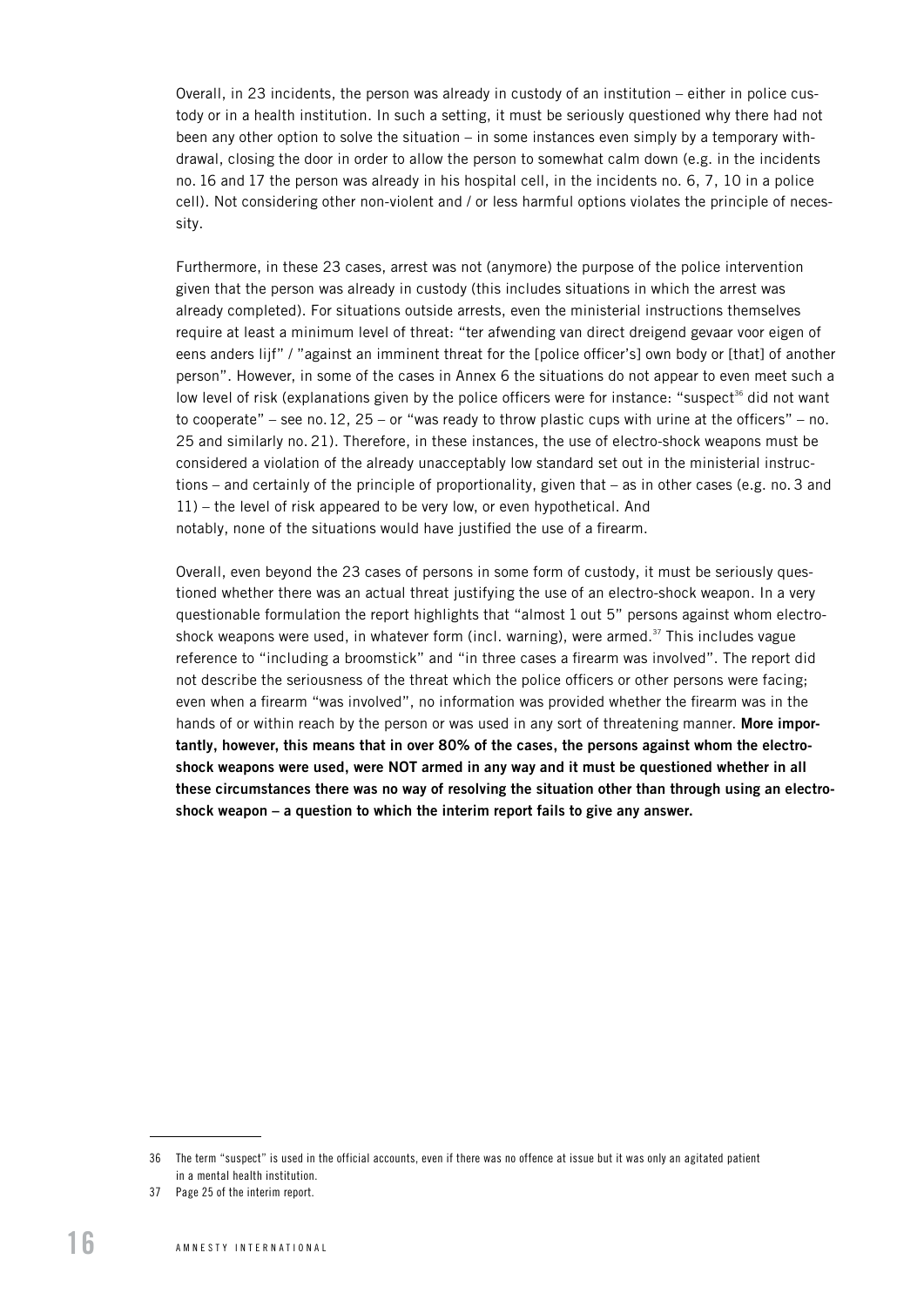#### <span id="page-16-0"></span>2) Alarming high numbers of use in drive-stun mode

Drive-stun mode is a mode that is unlikely to be effective, that in many cases amounts to cruel, inhuman or degrading treatment, and that – in view of its limited effectiveness – implies a higher risk of repeated or prolonged discharge.

44%, i.e. almost half of all discharges (22 out of 49) were in drive-stun mode, 13% of the overall use. In contrast, and to illustrate to which extent these numbers are very alarming, in the United Kingdom only 5% of the discharges (98 out of 1.910) and less than 1% (98 out of 11.294) of the overall use of electro-shock weapons in 2016 were made in drive-stun mode. Here again, it stands in surprising contrast to these numbers that the Minister of Justice and Security concluded that the use of the electro-shock weapon "grosso modo" corresponds to the situation in the United Kingdom.<sup>38</sup>



https://www.tweedekamer.nl/kamerstukken/brieven\_regering/detail?id=2017Z16292&did=2017D34095.

<sup>38</sup> Brief Minister van Justitie en Veiligheid, Tweede Kamer, Kamerstukken 29628 nr. 747, 24 November 2017, p. 8; "Taking into account the limited numbers of uses in the Netherlands to date, these percentages grosso modo correspond with the experience gained in the Dutch pilot so far."

Please note also that the letter arrives at a somewhat different percentage: (8%) 155 (instead of 98) out of 1.910 discharges, as it includes angled drive-stun mode (57 times used). However, this mode is different from (full) drive-stun mode, as the angled drive-stun mode only seeks to complete the electric circuit when one dart missed the subject. This mode is still incapacitating and would therefore have to be included in the dart-firing mode. However, even 8% (UK) compared to 44% of drive-stun mode use (NL) cannot not really be considered to be "grosso modo" the same.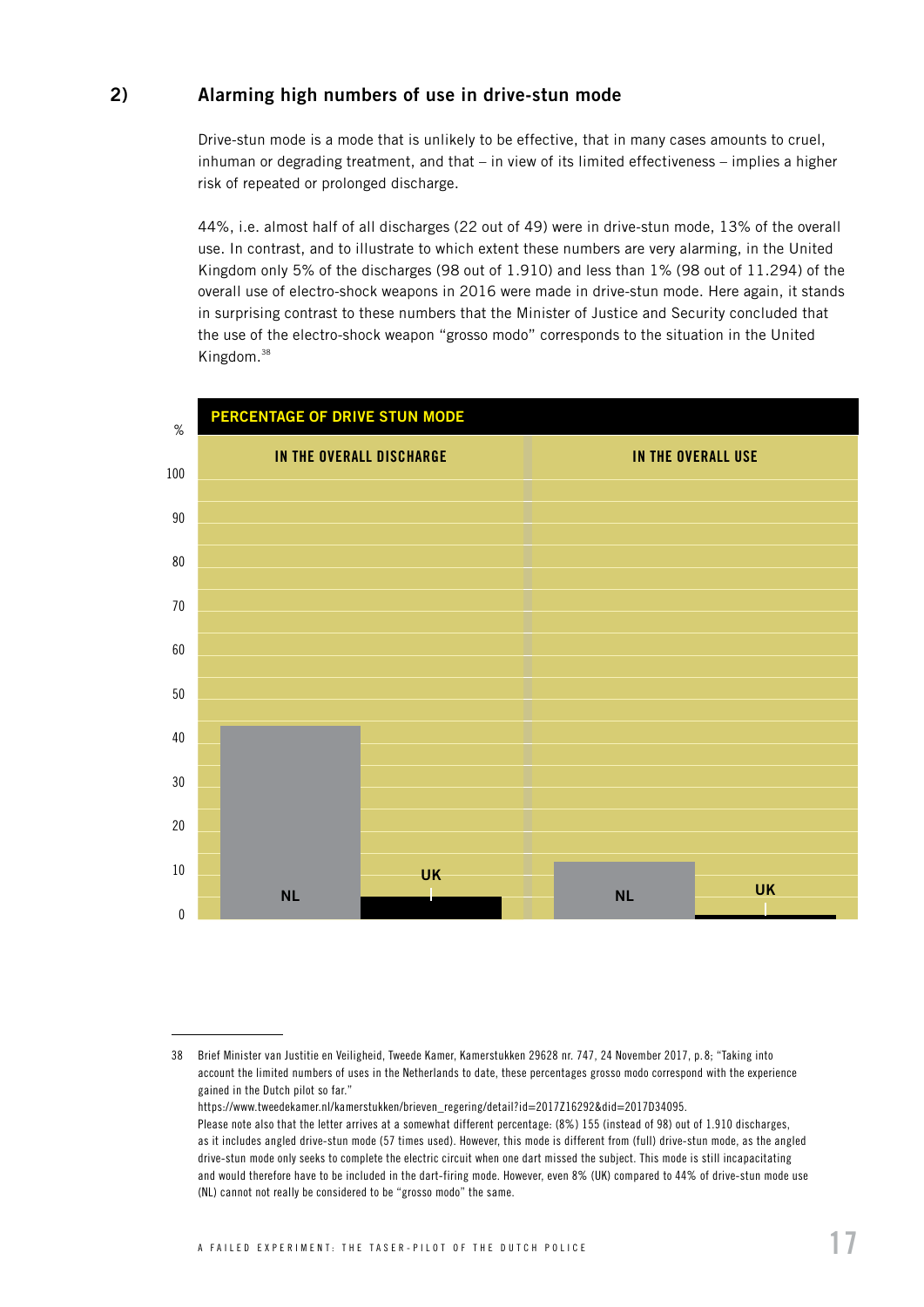Amnesty International has for a long time called for a total prohibition of drive-stun mode: This mode is not incapacitating, it only works by inflicting serious pain, which is of limited effectiveness in actually obtaining compliance, possibly even making a person more angry and therefore worsening the situation.<sup>39</sup> This in turn leads to prolonged and/or repeated discharges further increasing the risk of causing serious health problems to the person. An aspect that is even more worrying, considering that this mode – contrary to the dart firing mode, in which the current is cut off after 5 seconds – does not have such an automatic cut off point that would limit the length of the discharge.<sup>40</sup>

The limited effectiveness was also confirmed in the interim report: On average, when used in drivestun mode, there were 2,6 discharges; in three cases, the pilot teams discharged the electro-shock weapon in drive-stun mode even 5, 6 and 7 times! The justification for this repeated discharge was that the individual was not brought under control, but continued to resist. $41$ The manufacturer's instructions are very clear in this regard: "Drive-stun mode may not be effective on emotionally disturbed persons or others who may not respond to pain due to a mind-body disconnect. Avoid using repeated drive-stuns on such individuals if compliance is not achieved."<sup>42</sup> Furthermore, across the world, this mode is frequently misused for ill-treatment and even torture.<sup>43</sup> The interim report is also quite critical about the frequent use of drive-stun mode by the pilot teams. It rightly points out that this use cannot be considered an appropriate response to those situations the police were actually hoping to resolve with electro-shock weapons: i.e. situations in which a person is resistant to pain (thus, situations in which it does not make sense at all to apply a weapon in a way that is supposed to obtain compliance through pain).<sup>44</sup>

Furthermore, this mode does not correspond to the other objective for which electro-shock weapons are supposed to be distributed in the Dutch police: incapacitating a dangerous suspect from a distance without resort to more dangerous means such as a firearm. In the close contact situation in which the drive-stun mode is applied, the use of a firearm is no option and this mode therefore cannot reduce the need to resort to the use of a firearm.

Thus, overall, this mode is useless for the objectives stated by the Dutch police and it should be prohibited for all the above mentioned reasons.

<sup>39</sup> The interim report itself refers to a finding from the US-American Police Executive Research Forum (PERF) and Community Oriented Policing Services: "Using the ECW to achieve pain compliance may have limited effectiveness and, when used repeatedly, may even exacerbate the situation by inducing rage in the subject". [http://www.policeforum.org/](http://www.policeforum.org/assets/docs/Free_Online_Documents/Use_of_Force/electronic%20control%20weapon%20guidelines%202011.pdf).

<sup>40</sup> Interim report, p. 22.

<sup>41</sup> Interim report, p. 23.

<sup>42</sup> [https://taser.cdn.prismic.io/taser%2F87b87fb3-1a7e-4de1-bc15-537536ee5f50\\_instructor-and-user-exposure-release.pdf](https://taser.cdn.prismic.io/taser%2F87b87fb3-1a7e-4de1-bc15-537536ee5f50_instructor-and-user-exposure-release.pdf) .

<sup>43</sup> The European Committee for the Prevention of Torture and Inhuman or Degrading Treatment or Punishment in its 20th report is indeed very critical of drive-stun mode: CPT/Inf(2010)28-part: "78. […] The CPT has strong reservations concerning this latter mode of use. Indeed, properly trained law enforcement officials will have many other control techniques available to them when they are in touching distance of a person who has to be brought under control." See also: European Court of Human Rights, Case of Anzhelo Georgiev and others v. Bulgaria (Application no. 51284/09), judgment, of 30 September 2014: "76. […] The Court further points out with respect to the use of electroshock weapons that the CPT, it its 20th General Report (see paragraph 41 above), expressed strong reservations in particular in respect of the use of electrical discharge weapons used in contact mode, as the ones that allegedly have been used on the second and third applicants. The Court, like the CPT, considers that properly trained law enforcement officers have many other control techniques available to them when they are in touching distance of a person who has to be brought under their control."

<sup>44</sup> Interim report, p. 42: "The drive-stun mode is used very frequent but has limited effectiveness and is controversial. Suspects who are under stress seem to notice little of the pain stimulus exerted with the stun mode. The use of the stun mode contradicts the argumentation used and rationale for the necessity of introducing an electro-shock weapon: a weapon with which, other than by administering a pain stimulus, suspects who are not or less susceptible to pain stimuli can be brought under control from a safe distance."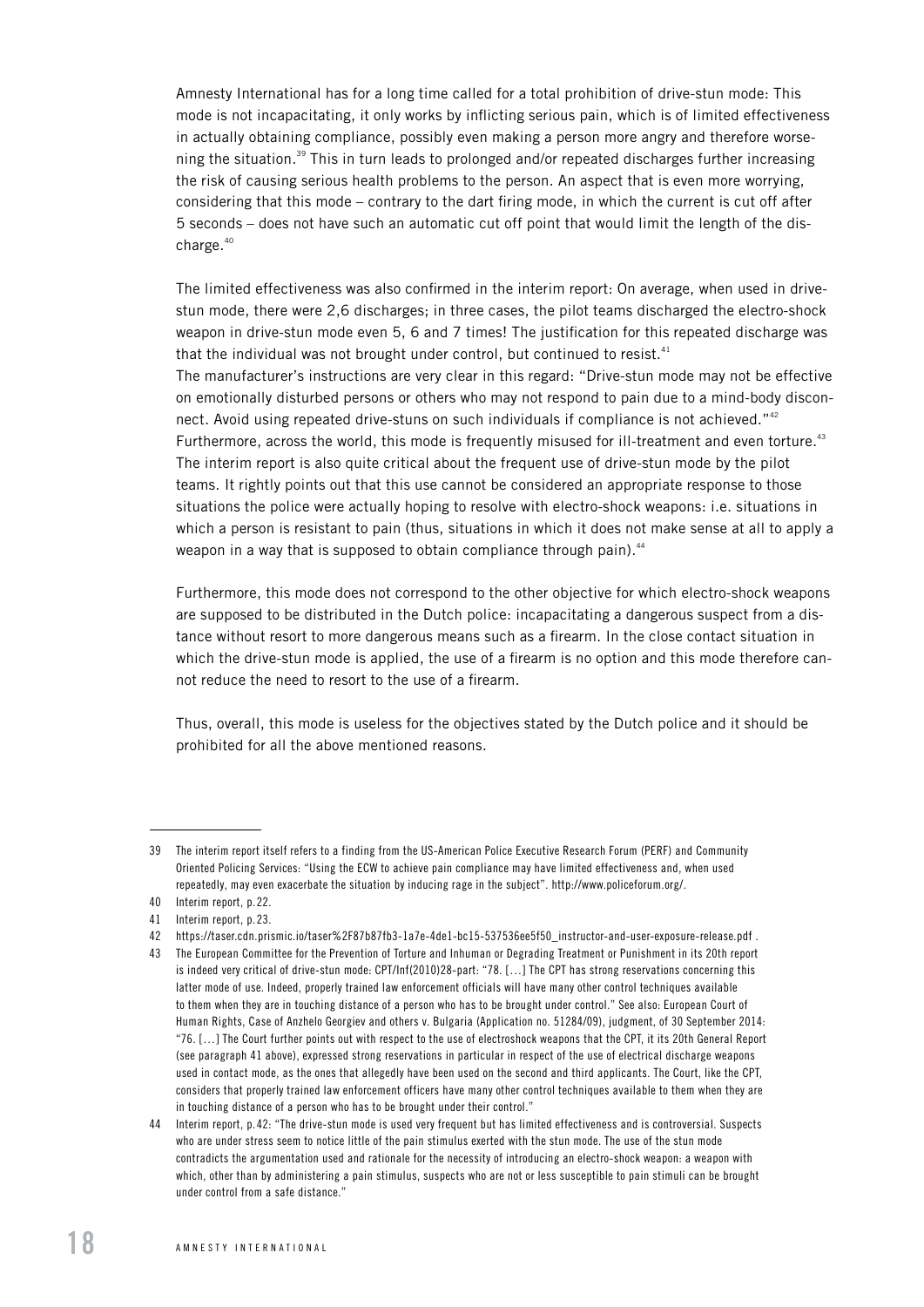#### <span id="page-18-0"></span>3) Inadequate and inappropriate ministerial instructions

The instructions ("geweldsinstructie") themselves are inadequate and inappropriate. While in other countries the instructions for the use of electro-shock weapons correspond at least to a small booklet,<sup>45</sup> stating the "dos and don'ts", highlighting the risks, and mentioning the precautions to be taken to mitigate these risks, the ministerial instructions in the Netherlands are less than one page, limited to broadly determining four situations in which the use of an electro-shock weapon can be contemplated. They fall short of a number of basic elements which instructions for such a complex weapon should include<sup>46</sup> and they are not in compliance with international human rights standards:

 $-$  They do not contain any prohibitions as to when the weapon may not be used (e.g. in an environment of inflammable liquids or gas, or on persons already under control). This absence is particularly worrying given the high risk of abusive use of this weapon (mission creep).

– They do not formulate an acceptable threshold of danger required for permitting the use of electro-shock weapons. They only establish a certain threshold in the case of settings outside arrest (letter 2d), where the threshold required is an imminent threat of any form of bodily harm - a threshold that is still too low considering the serious risks involved in the use of electro-shock weapons.<sup>47</sup> But with regard to a person to be arrested for an offence, no threshold of danger is required: the mere fact that the person is seeking to escape arrest permits use of the electro-shock weapons (letter 2b of the instructions).<sup>48</sup> As set out in international human rights standards, the use of electro-shock weapons – in view of the serious risks involved – should only be permitted in life threatening situations in order to avoid the resort to use of a firearm.<sup>49</sup> In addition, in situations where the risk is potential self-harm of a person, the use of an electro-shock weapon must – as a rule – be considered to be excessive and it should only be permissible in the most extreme and exceptional circumstances.

<sup>45</sup> United Kingdom: https://www.app.college.police.uk/app-content/armed-policing/conducted-energy-devices-taser/#operating-requirements; North South Wales (Australia): https://www.police.nsw.gov.au/\_\_data/assets/pdf\_file/0007/456523/TASER\_Use\_Public\_Information.pdf.

<sup>46</sup> The need for well elaborated instructions has also been highlighted by the European Committee for the Prevention of Torture and Inhuman or Degrading Treatment or Punishment in its 20th report: CPT/Inf(2010)28-part "75. Following any decision to issue EDW, the authorities concerned must ensure that detailed instructions are disseminated within the services which will have such weapons at their disposal."

<sup>47</sup> The European Committee for the Prevention of Torture and Inhuman or Degrading Treatment or Punishment in its 20th report: CPT/Inf(2010)28-part: "70. In the CPT's view, the use of EDW should be limited to situations where there is a real and immediate threat to life or risk of serious injury."

<sup>48</sup> This is also a problem in the instructions for the specialized arrest teams using the Taser X26 since 2011: the instructions for these teams in the context of an arrest also allow for the use of an electro-shock weapon without establishing any threshold of danger. See the 'richtlijnen pilot arrestatie team', 2.2.: "The use of the electro-shock weapon is only permitted...b. to arrest a person who tries to evade or has evaded their arrest, being brought before the public prosecutor or any other lawful deprivation of liberty". At least, and in clear contrast to the instructions for the pilot teams, outside arrest situations, arrest teams may only use the electro-shock weapon for life threatening situations: "The use of the electro-shock weapon is only permitted... c. for the purpose of ending an immediately life-threatening situation."

<sup>49</sup> The European Committee for the Prevention of Torture and Inhuman or Degrading Treatment or Punishment in its 20th report shares this view: CPT/Inf(2010)28-part: "70. In the CPT's view, the use of EDW should be limited to situations where there is a real and immediate threat to life or risk of serious injury. Recourse to such weapons for the sole purpose of securing compliance with an order is inadmissible." The UN Committee against Torture in its 2013 report on the Netherlands stated that such weapons "should be used exclusively in extreme limited situations where there is a real and immediate threat to life or risk of serious injury, as a substitute for lethal weapons." (UN Committee against Torture, CAT/C/NLD/CO/5-6, 20 June 2013, para 27).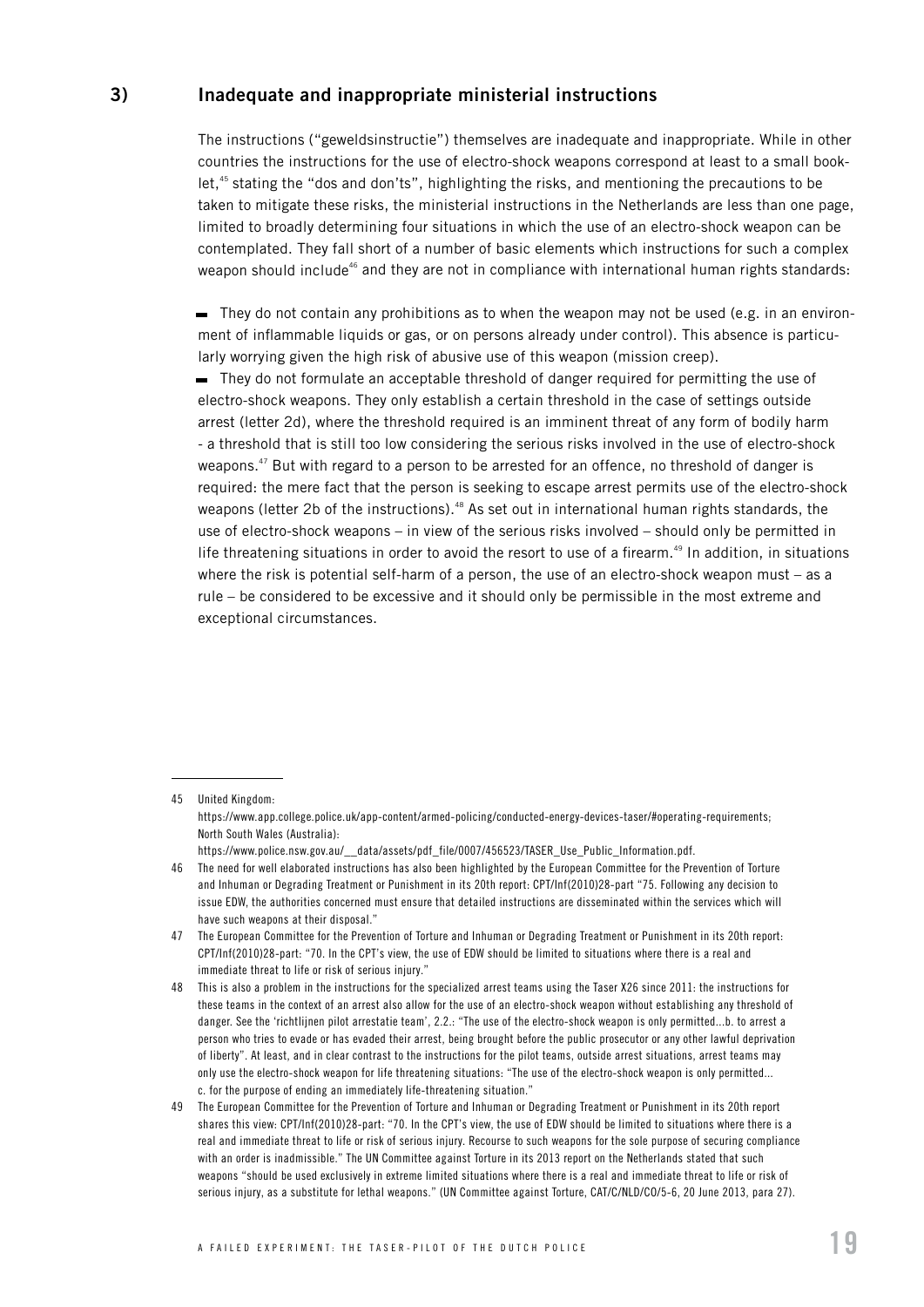– The ministerial instructions on the use of electro-shock weapons do not formulate any requirements for precautions to be taken, nor do they caution officials concerning specific risks for vulnerable groups (such as pregnant women, elderly, persons under the influence of drugs or alcohol etc.) or regarding the risks involved in repeated use.<sup>50</sup>

– While they mention both the dart-firing and the drive-stun mode, they fail to mention the fundamental difference between the two, creating the false impression as if there is no fundamental difference in the nature and effect of these two modes, and that they can be used at the discretion of the officer. They do not caution with regard to the limited effectiveness and the risks involved in drive-stun mode, let alone completely prohibit that mode.

The interim report provides an explanation for the very cursory formulation of the instructions, stating that it was considered that the general requirements for the use of force – necessity and proportionality – should be sufficient to govern the use of electro-shock weapons.<sup>51</sup> However, the human rights problems presented above under 1 and 2 provide sufficient evidence that broad regulations that give maximum discretion to police without any framing of criteria, conditions, obligatory precautions and clearly formulated prohibitions lead to weapons being used far too easily and with insufficient concern for the harm they might cause.

Moreover in view of the high risk of mission creep (i.e. an abusive use of electro-shock weapons), instructions must be as precise and clear as possible. Overall, the ministerial instructions are not only inadequate to ensure lawful and human rights-compliant use of electro-shock weapons; they also leave the police officials concerned in an unacceptable limbo as to what is expected from them, leaving them to bear the entire burden of the responsibility for the use of electro-shock weapons.

<sup>50</sup> Here again, this is quite surprising, given that in the electro-shock weapon instructions for arrest teams, such restrictions and precautions are well included: See the 'richtlijnen pilot arrestatie team': "10. The electro-shock weapon will not be used on: a. persons who are visibly younger than 12; b. women who are visibly pregnant, or c. people who are visibly suffering from respiratory disorders or other serious health problems; 11. When using the electro-shock weapon, the dangers that could be created by the presence of highly flammable or explosive substances should explicitly be taken into account. Account should also be taken of the risks that a possible fall of the person on whom the electro-shock weapon is used may have; 12. Hitting a person's head or neck with the electro-shock weapon should be prevented as much as possible; 13. Deliberately flashing the laser pointer of the electro-shock weapon in a person's eyes is not allowed; 14. The electro-shock weapon will be used to deliver a maximum of three discharges of five seconds each to a person." Even the instructions for the use of pepper spray regulate the use in more detail than the current instructions for electro-shock weapons (See: Ambtsinstructie no. 12a-c on the use of pepper spray).

<sup>51</sup> Interim report, p. 11.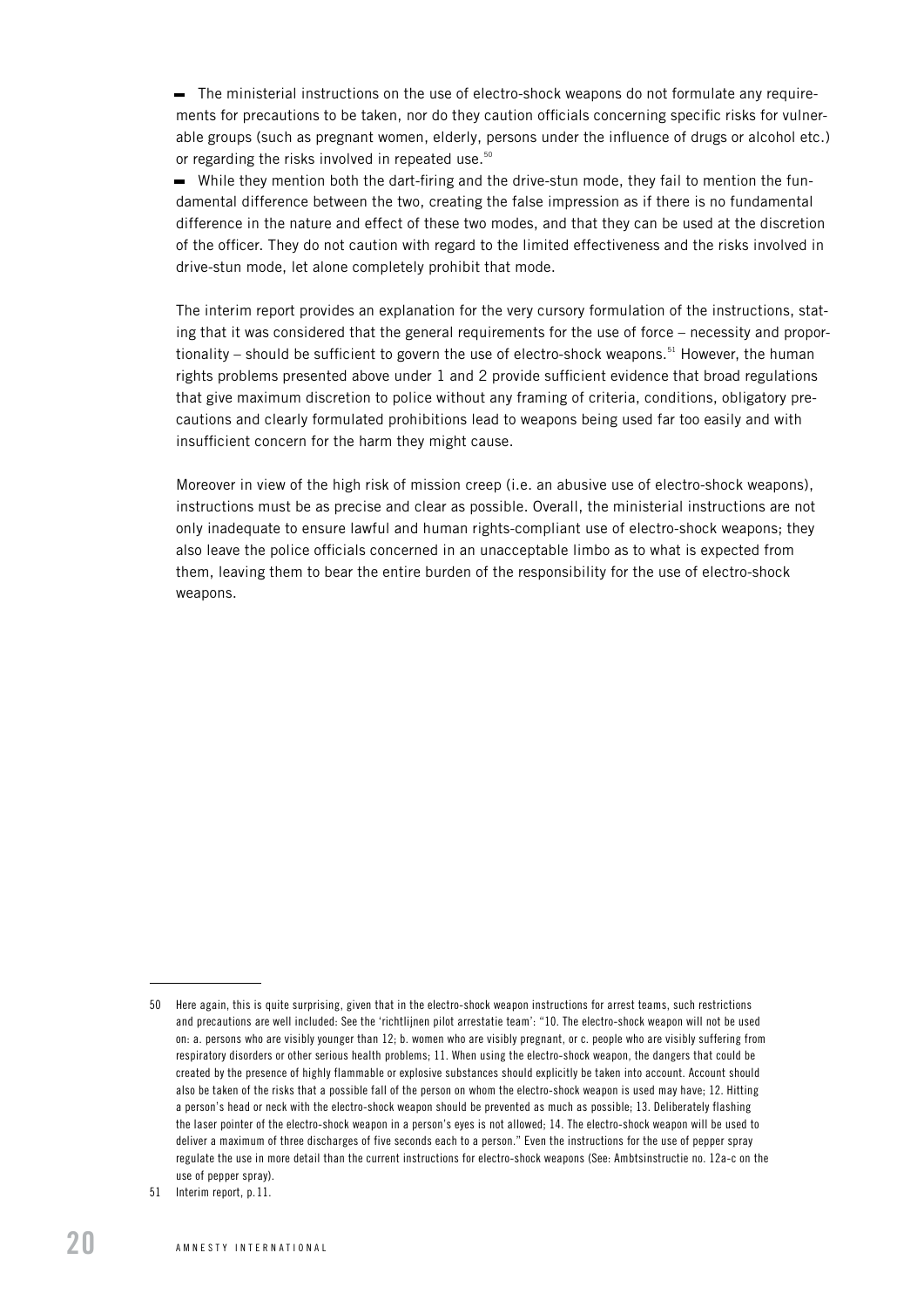### <span id="page-20-0"></span>4) Insufficient training

The 2-day training was found to be insufficient. The interim report itself stated that the training did not sufficiently take into account the complexity of the weapon.<sup>52</sup> It criticized insufficient scenario based training and that training did not provide participants with fundamental information about the health risks involved in the use of electro-shock weapons, in particular with regard to certain vulnerable groups, nor did it give information about the risks of prolonged or repeated discharges or other particular risks as explained in the safety warnings by the manufacturer. As a result, recommendations as formulated by the manufacturer in order to mitigate risks were not part of the training either. The interim report itself recommends adding an extra day of training in order to include more scenario based exercises as well as specific instructions on the problems related to the use of drive-stun mode and other health risks involved in the use of the electro-shock weapon. While there seems to be a decision taken to provide the pilot teams with an extra day of training, it remains worrying that the use of the electro-shock weapon by the pilot teams will continue beyond the evaluation period ending on 1 February 2018, without ascertaining that all officers have undergone sufficient and adequate training.<sup>53</sup>

<sup>52</sup> Interim report, p. 42: "The two-days-training was too short. It pays too little attention to the complexity of the use of this weapon, the need to integrate this weapon into the range of other means for the use force and the potential health risks involved. There is a need for follow-up training and integration of the electro-shock weapon into the general use-of-force training."

<sup>53</sup> It is also important to note that each Taser-device functions very differently. It is therefore crucial that members of arrest teams who were trained on the Taser X26 undergo a full new training should they be given the X2 at any point.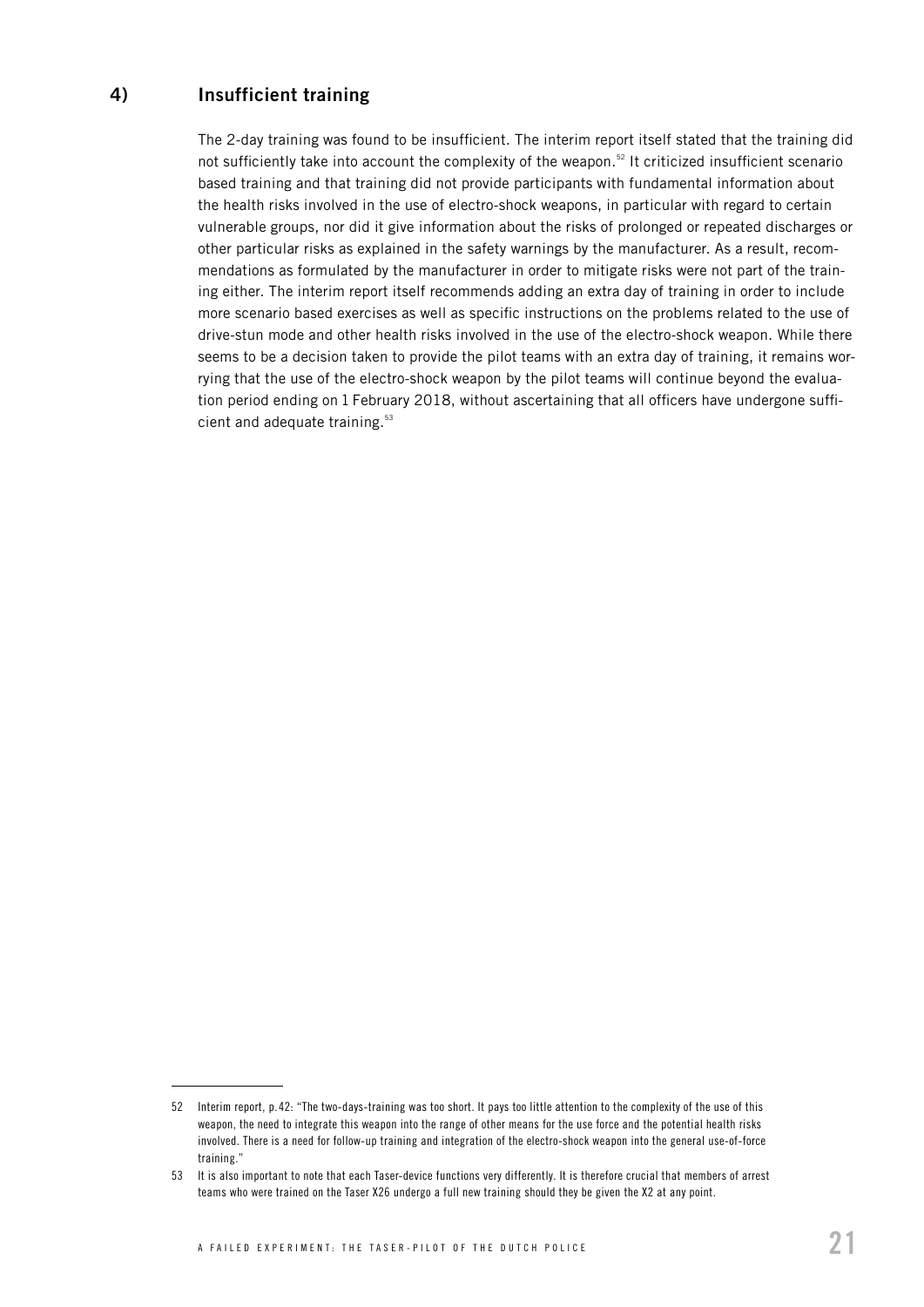#### <span id="page-21-0"></span>5) Poor set-up of the pilot project without a clearly defined operational gap

Overall, the set up of the pilot project appears to be poor and highly problematic. Whether a new weapon should be introduced in policing should not simply depend on the availability of a weapon. It should depend on the existence of an actual operational need with a view to improve policing, while reducing harm and injury to anybody involved. This would require an in-depth assessment of the type of situations police officials are facing, how these have been dealt with in the past, whether this was unsatisfactory and whether improvement should be made at other levels (e.g. training, instructions) or whether shortcomings can indeed be addressed by the new weapon. A theoretical thinking process based on subjective feelings by police officers that a weapon might help in certain situations is completely insufficient in this regard. The situations contemplated for the use of the weapon must be of sufficient effective relevance in daily policing work to justify the heavy investment (equipment and training), and the related operational benefits must outweigh the risks a specific weapon presents (in terms of harm and injury as well as in terms of inappropriate or abusive use). In fact, a highly sophisticated weapon such as the Taser X2 with serious risks of causing harm, requiring a high level of training, and even then being liable to inappropriate or abusive use, that would help police in only a very small number of situations should not be deployed.

Particular attention should, for instance, have been given to the expectation by the Dutch police that the electro-shock weapon might help against (violent? or simply non-complying?) persons resistant to pain against whom the use of a baton or pepper spray would not be effective. This reasoning is very difficult to follow: If a police officer had already tried a baton or pepper spray, then this means he/she is already too close to the person to apply the incapacitating dart-firing mode, while the drive-stun mode would not work either given the pain resistance of the person.

This can only mean that police officers envisage using the electro-shock weapons in scenarios in which they simply assume - maybe from the behaviour of the person - that the person might be resistant to pain. This seriously increases the risk of excessive use of electro-shock weapons, in particular against mentally disturbed persons.

It furthermore puts in doubt whether these possible scenarios are sufficiently relevant in actual police practice to justify the introduction of a sophisticated weapon that bears considerable risks of causing death or injury and of being misused or resorted to in an abusive manner.

It appears that no such analysis of the actual operational gap was done. There is no report publicly available that reviews the current situation of the use of force in The Netherlands, possible deficiencies found as well as their underlying causes, and identifying to what extent electro-shock weapons would present a possible solution to any problems identified (including reducing the risk of death and injuries).<sup>54</sup> Nor does the interim report or any other document on the pilot project refer to such an analysis. It should also be noted that the Dutch police (although one single force for the past five years) does not have a single and uniform process for registering/recording the use of force and only very little data are made public. This seriously hampers not only internal evaluation and learning but also external accountability and oversight by oversight bodies, parliament, academia, journalists and parliament.

<sup>54</sup> In 2012, a report was published about the use of pepper spray and the baton: Kruize/Gruter, "Police weapons in perspective – On the use and effectiveness of pepper spray & baton" While that report had a very specific focus on two types of weapons and was now issued a few years ago, it provides nevertheless very useful insight on a range of issues related to the use of force. Therefore, it would have been advisable to update the analysis and to broaden it on the use of force in general, in order to determine where precisely electro-shock weapons would fit in the current policing practice (and where not) and what would be the measures required for a good and human rights compliant introduction of such a weapon.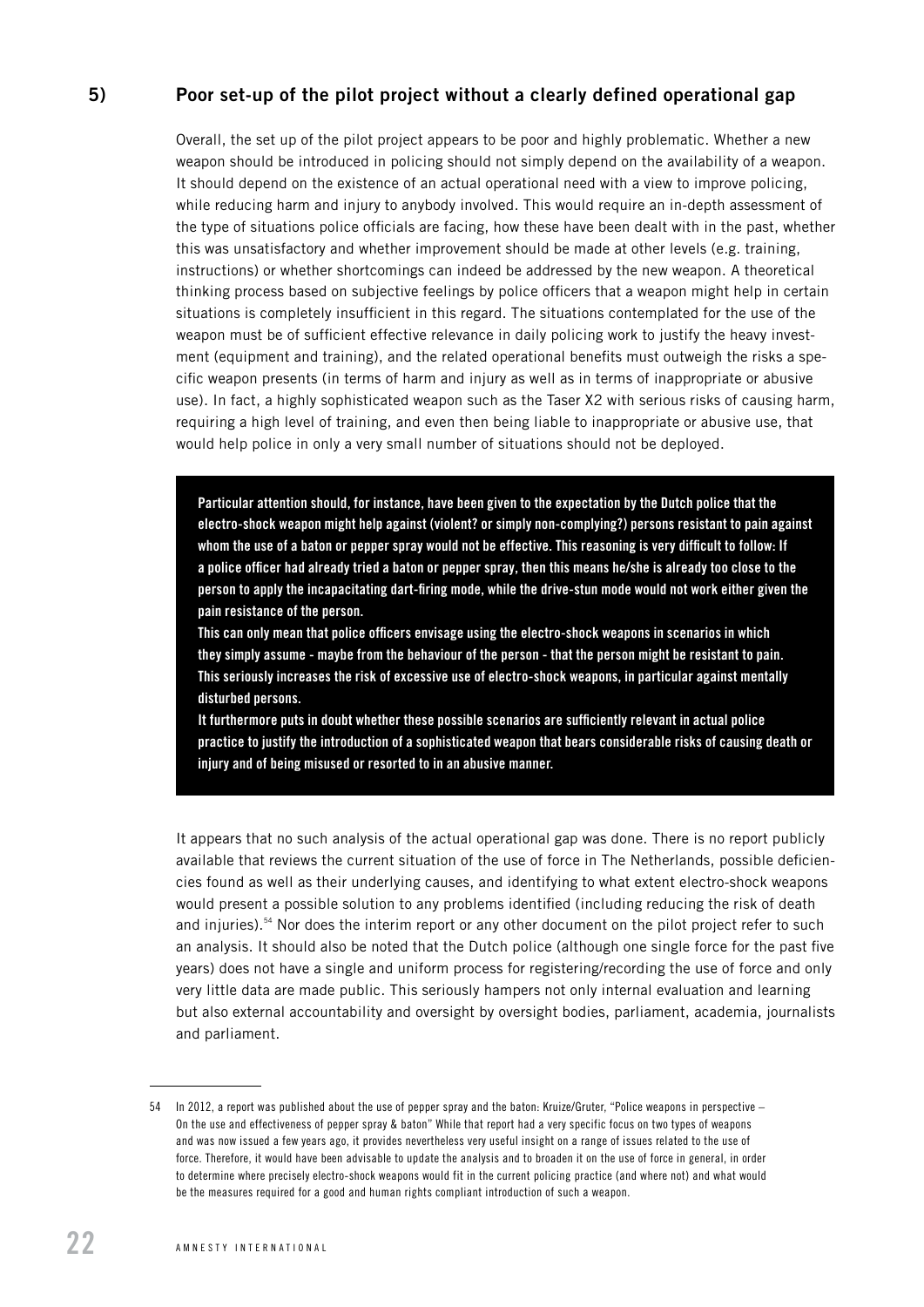The fact that a large part of the interim report actually looks at the – highly subjective – expectations of officers regarding the electro-shock weapons, confirms that objective operational needs and gaps have not been sufficiently identified and analysed.

In the light of the sparse analyses and data available it is even more incomprehensible that it was decided for the interim evaluation of the pilot project not to use automatically recorded data from the weapon and to match these against the information given by the officers who used it.

Furthermore, the fact that two of the units chosen for the pilot project in the past almost never used firearms, is another indicator that the stated objectives such as reducing the need to resort to a firearm have not been linked to the operational reality.

When it comes to the expectations of the police mentioned earlier (see above Background and footnote no. 5), that electro-shock weapons might contribute to reduce the number of injuries of police officers, this is another aspect that was not assessed prior to the start of the project. In fact, in order to determine whether electro-shock weapons might serve this purpose, one would have to review the number and type of injuries sustained by the police in The Netherlands as well as the circumstances in which this occurred, and to evaluate to what extent having an electro-shock weapon would have enabled the prevention of such injuries in a lawful, necessary and proportionate manner. During the pilot project it would then have been necessary to review the different cases of use of an electro-shock weapon as to whether they corresponded to the scenarios contemplated in which there was a risk to police officers of sustaining injuries and whether a police officers was injured or not.

Furthermore, recently, there has been a decision to distribute another weapon – the extendible baton – to all police units, without this decision yet being implemented (except for the pilot unit from Zwolle). Carrying out a pilot project on electro-shock weapons before the implementation of this decision means that the conclusions regarding the actual operational benefit of the electroshock weapon will not be valid any more after the distribution of the extendible baton. It is difficult to understand why the pilot project was started before there has been sufficient analysis as to what extent the extendible baton in fact already addresses a range of problems police officers are facing.

Furthermore, findings between three (or later) four fundamentally different groups participating in the pilot are not comparable, and therefore cannot be used cumulatively, nor can they be extended to the general policing reality in The Netherlands.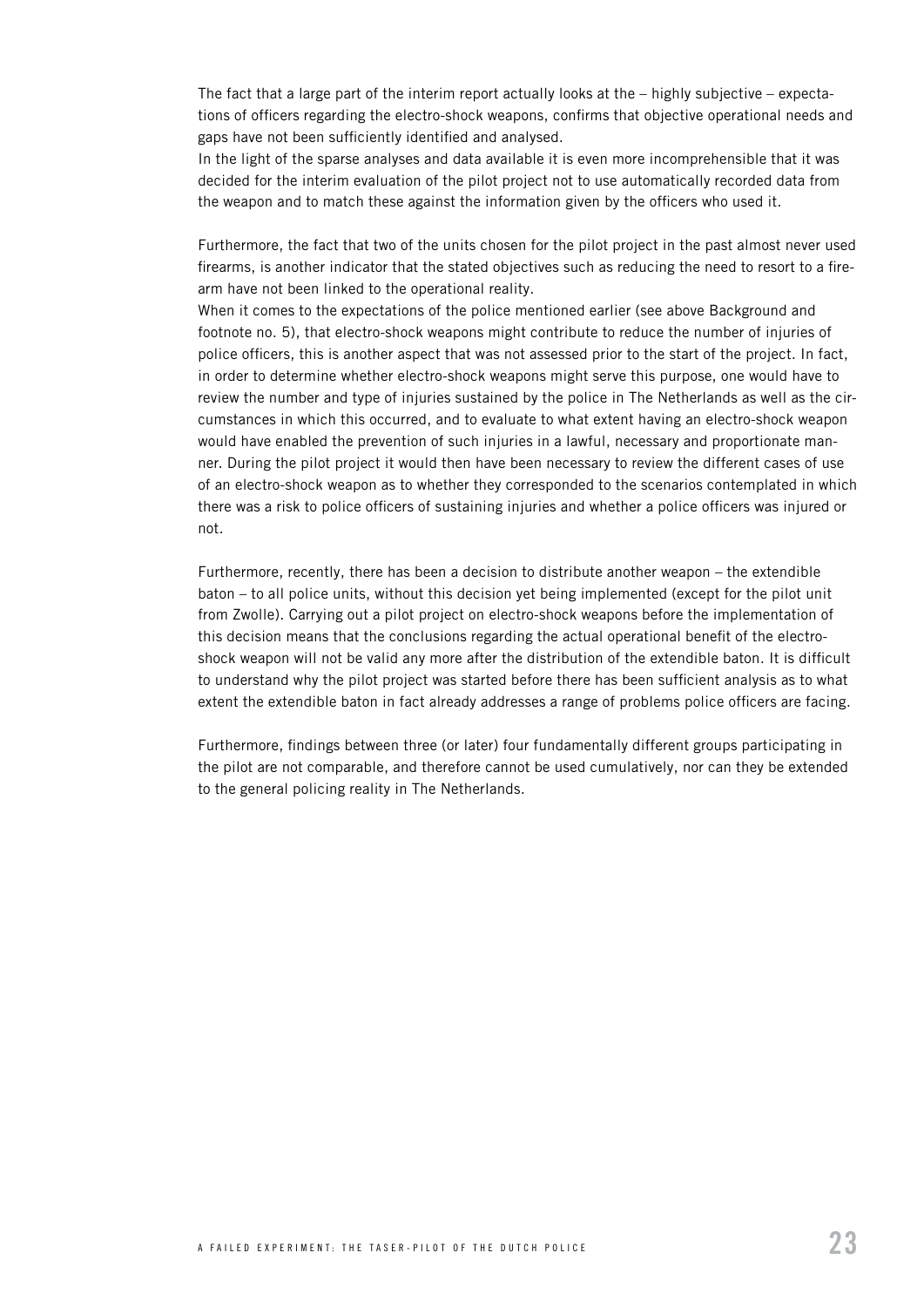#### <span id="page-23-0"></span>6) Inadequate and incomplete interim evaluation

While some of the relevant findings and conclusions of the report have been mentioned in the preceding sections, overall the interim report contains serious shortcomings:

– The interim report formulates answers to eight sub-questions that are only partly relevant to the idea of a pilot project and in part fails to answer some of them: e.g. a large part of report dealt with the expectations of the potential users, but the report did not check among the users whether they found their expectations were met (an element that would have been particularly interesting for those who applied drive-stun mode). The report commented on the (subjective) "security feeling" of officers, but did not analyse what factors actually affected their "security feeling" (which may well lie outside the matter of weaponry) – leaving aside the fact that anyhow no weapon should ever be introduced simply for the purpose of giving a "comfort blanket" to police officers. It also failed to respond to another question posed, as to how the electro-shock weapons changed the behaviour of police officers (are they more prone to resort to the electro-shock weapon, and less to attempt de-escalation?) – see question  $5.^{55}$ 

– The report assesses neither whether the use of the electro-shock weapon was justified and appropriate in the circumstances, nor whether the technical use of the weapon was appropriate (including being in line with the manufacturer's recommendations). While the overall justification for use was not assessed at all, regarding the technical use, there is some description about the target area of the darts and the statistical data of repeated shots, but it falls short of making a concrete analysis to identify any failures that would require correction.

This is a major short coming for such a pilot project: The likelihood of a weapon being used in an unjustified or inappropriate manner should clearly form part of the risk assessment to be made before deciding about the deployment of such a weapon.<sup>56</sup> This would also have to include the assessment whether the ministerial instructions were respected (this was at least in some instances not the case, see above), whether these instructions were found to be appropriate or would require revision, whether training was appropriate or would have to be adapted, etc. A worrying detail here is that that the report – without formulating any concern or criticism – explains that in three cases no medical attention was provided for the person "because only drive-stun mode was used".<sup>57</sup> Depending on the frequency and length of the discharge, this might well have caused health problems and not ensuring medical assessment is therefore not acceptable.

– The report furthermore did not review the different cases as to what extent it would have been possible to resolve the situations in another way (sometimes maybe simply by closing the door of a confinement cell waiting for the person to calm down?). It therefore does not permit any conclusion to be drawn regarding the actual operational benefit of the electro-shock weapon compared to the existing means and methods of resolving a situation.

<sup>55</sup> "5. Wat is de invloed van de invoering en toepassing van het stroomstootwapen op het optreden en veiligheidsgevoel van politiemedewerkers in gevaarsituaties?" = "What is the influence of the introduction and use of the electro-shock weapon on the behaviour and security feeling of police employees in situations of danger?"

<sup>56</sup> This is surprising considering that this element was indeed part of earlier evaluation reports, for instance the evaluation of the pepper spray ("Spray!" Een nieuw geweldmiddel voor de Nederlandse politie. O.M.J. Adang & J. Mensink, Elsevier bedrijfsinformatie, 's-Gravenhage, 2001) – see the summary of the report in Kruize/Gruter, Politiele bewapening in perspektiev, p. 135: The evaluators expressed their concern about the fact that a number of police officers considered the use of pepper spray appropriate also in situations of passive resistance or only verbal aggression. In view of the likelihood of mission creep they recommended particular efforts in monitoring of the use of pepper spray. - In another evaluation "Spray met visie, visie op spray" – Afsluitende onderzoeksrapportage van 'Het Pepperspray Project' Otto Adang, Jos Mensink en Carin Esman, p. 22, the criticism is voiced that pepper spray is used too easily in situations in which there has been no violence and in which it would have been possible to deal with the situation in a different manner (p. 21), thus violating the principles of subsidiarity (i.e. necessity) and proportionality and calling for particular attention by superior officers, p. 22: "The control of the use of pepper spray, especially regarding possible reckless use and its use in particular circumstances, requires continued attention by superiors."

<sup>57</sup> Interim report, p. 26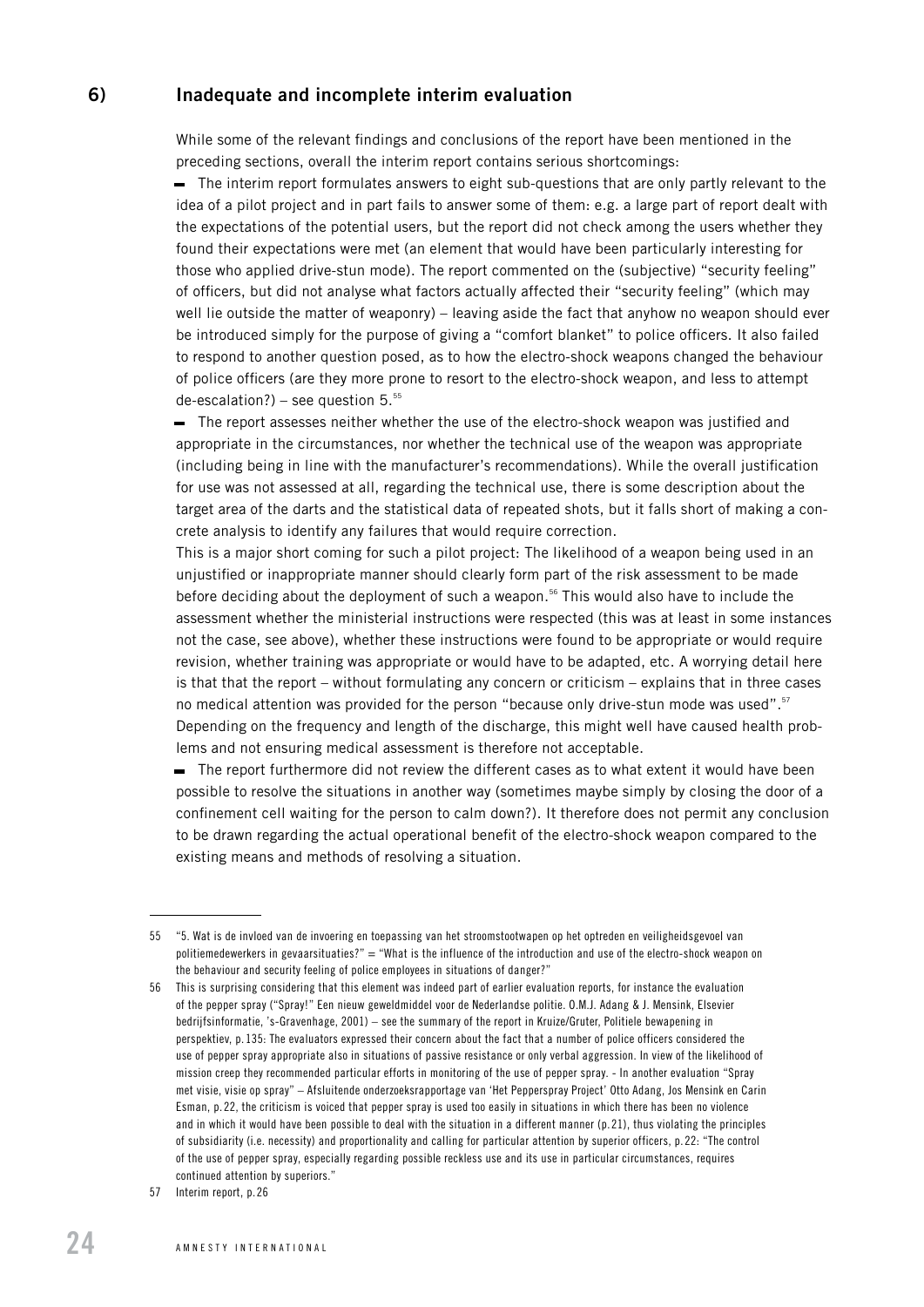– The report relies mainly on the accounts of police officers and persons targeted. The evaluators did not retrieve and review the data records of the electro-shock weapons themselves. This means the evaluation heavily depends on the personal accounts of those involved with all the risks of memory being affected by a highly stressful situation (leaving aside the risk of police officers embellishing their intervention or exaggerating the aggressiveness of the person). Retrieving and reviewing the data would have allowed confirmation of the number of discharges as well as their duration, information that persons involved in stressful situations will not necessarily recall with precision. This information would have served to confirm or contradict the personal accounts as well as to draw conclusions regarding the degree of risk for the person targeted with the weapon - in particular in view of the use in drive-stun mode which does not have an automatic cut off point.

– The report fails to assess the appropriateness of the regulations to ensure that electro-shock weapons are only used for a legitimate purpose, and when necessary and proportionate as well as in an appropriate manner, or whether they are in need to be improved. This is particularly surprising given the considerable difference between the instructions for the pilot teams and the much more detailed instructions for arrest teams.<sup>58</sup>

– The effectiveness of the electro-shock weapons is not fully assessed: While it is mentioned that after nine out of 32 dart shots a second shot was necessary, the effectiveness of the second shot was not assessed. Nor did the fact that one out of three shots did not have the incapacitating effect (which amounts to a 28% failure rate!) lead to any conclusions in the report. With regard to the use of drive-stun mode, the report provided the information that officers explained repeated discharge by the fact that the person was not brought under control after the first discharge(s) and continued to resist. However, this fact did not lead to any conclusions reading the effectiveness of the weapon. – Without sufficient foundation, the interim report is very positive about the effectiveness to dissuade of the electro-shock weapon when it is used without being discharged.<sup>59</sup> Beside the fact that the percentage of actual discharges is much higher as for instance in the United Kingdom (see above, section 1), this conclusion is premature given that the report did not proceed on a case by case analysis, including identifying whether there would have been other means to resolve the situation (and whether these other means were attempted – without result - or not at all). The success in solving the situation can therefore not automatically be attributed to the fact that the officers involved were equipped with an electro-shock weapon. They might well have been able to resolve the situation without.

– The interim report did not review and consider any internal reporting and assessment of use of force through the internal control system of the police as established in article 17 of the police regulation on the use of force.<sup>60</sup>

– Overall, Amnesty International is particularly alarmed that the report - and subsequently the Minister of Justice and Security<sup>61</sup> as well as the Dutch police<sup>62</sup> - seem to be satisfied that the electro-shock weapon successfully helped to obtain compliance and to resolve situations, despite the serious risks and shortcomings presented above.

<sup>58</sup> See above, footnotes 48 and 50.

<sup>59</sup> In a similar vein, as soon as the interim report was published, the Dutch police published a statement that threatening with an electro-shock weapon avoids violence, that police officers are satisfied with with the electro-shock weapon and that electroshock weapons have a deterring effect: Politie, Dreigen met stroomstootwapen voorkomt geweld, persbericht, 24 november 2017 https://www.politie.nl/nieuws/2017/november/1/dreigen-met-stroomstootwapen-voorkomt-geweld.html.

<sup>60</sup> Ambtsinstructie: Article 17 (1) "The official who resorted to the use of force reports the facts and relating circumstances as well as any resulting consequences immediately to his superior."

<sup>61</sup> Brief Minister van Justitie en Veiligheid, Tweede Kamer, Kamerstukken 29628 nr. 747, 24 November 2017.

<sup>62</sup> Politie, Dreigen met stroomstootwapen voorkomt geweld, persbericht, 24 november 2017. [https://www.politie.nl/nieuws/2017/november/1/dreigen-met-stroomstootwapen-voorkomt-geweld.html.](https://www.politie.nl/nieuws/2017/november/1/dreigen-met-stroomstootwapen-voorkomt-geweld.html)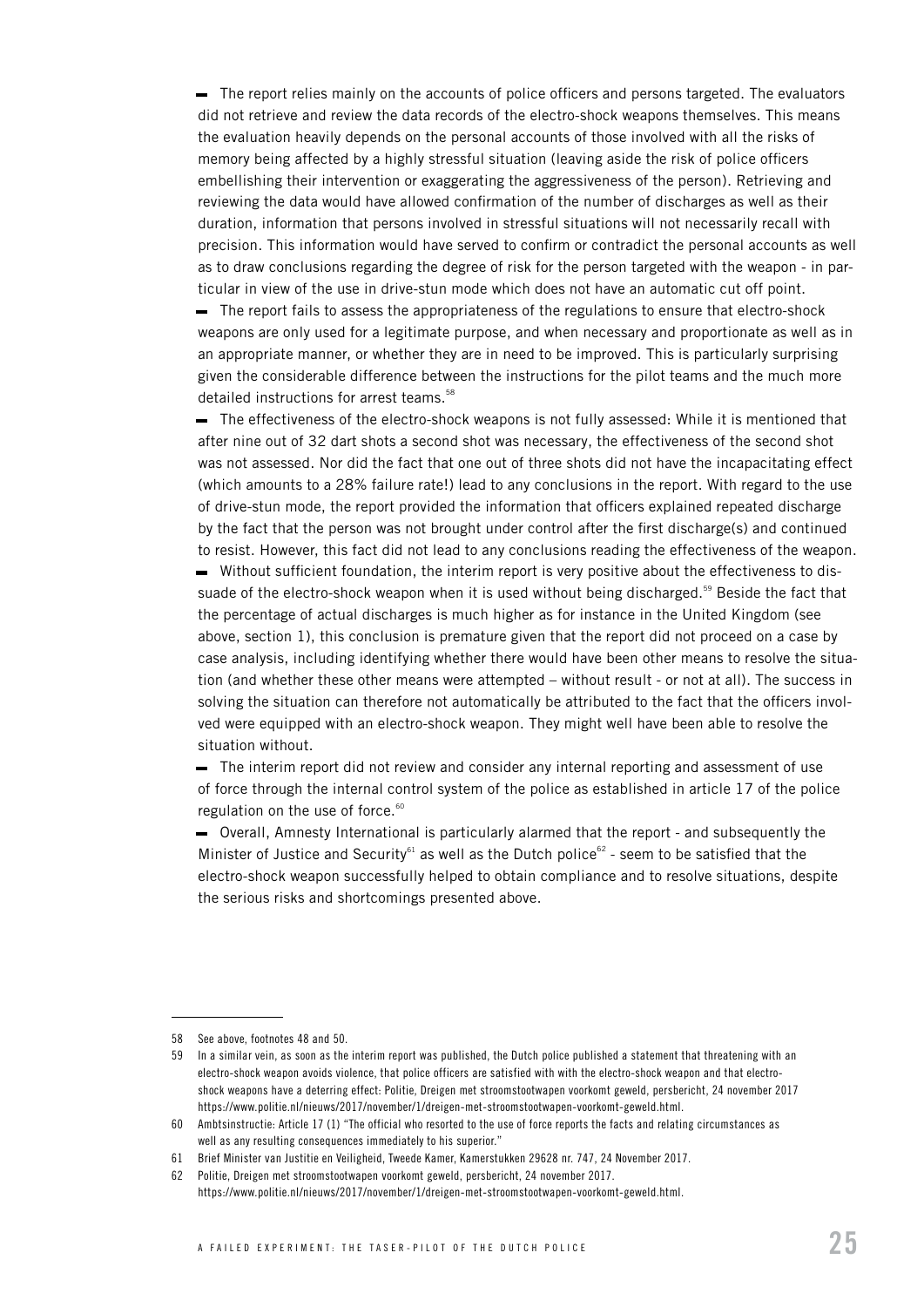#### <span id="page-25-0"></span>7) Weak accountability for the use of electro-shock weapons

There is no effective accountability for the use of electro-shock weapons. As far as can be seen from available public information, only two cases (one also involving the use of a firearm) were investigated (one by the Rijksrecherche, a police oversight body, the other one by the public prosecutor). Otherwise, Amnesty International is not aware of any other cases currently under review to determine whether the use of the electro-shock weapon served a legitimate purpose, and was necessary and proportionate – although at the very least all 49 cases of actual discharges and all other non-discharge incidents among the incidents contained in Annex 6 of the interim report would require an in-depth analysis with regard to whether the police intervention and the use of the electro-shock weapon was justified.

In this regard it is particularly worrying that the most evident abusive use of an electro-shock weapon, the discharge in drive-stun mode on a person who is already handcuffed (cases no. 4, 7 and 9 in Annex 6), has not triggered any reaction from any of the authorities, be it the police themselves, the prosecutor, the Rijksrecherche, the Ministry or the Parliament. There has been no investigation into these cases, no public statement condemning or prohibiting this practice and no other measures were taken to prevent this from re-occurring.

The reporting on the use of the electro-shock weapon and the explanation of the reason for using electro-shock weapons appears to be extremely vague and does not really allow for a proper assessment of what has happened, what other option was available to the police to resolve the situation, and whether other options were considered and discarded with or without justification. The reporting system does not require police officers to explain how the principles of necessity and proportionality had guided their action. It seems here, that these principles – though written down in the police act – do not lead to holding police officers accountable if they did not respect them. This again supports the above mentioned criticism of inadequate instructions: instructions must give concrete life to the principles established in law and then serve to measure police behaviour against them. The abstract formulation of principles in law without any further precision in operational instructions necessarily leads to accountability being ineffective and fostering impunity for excessive use of force.